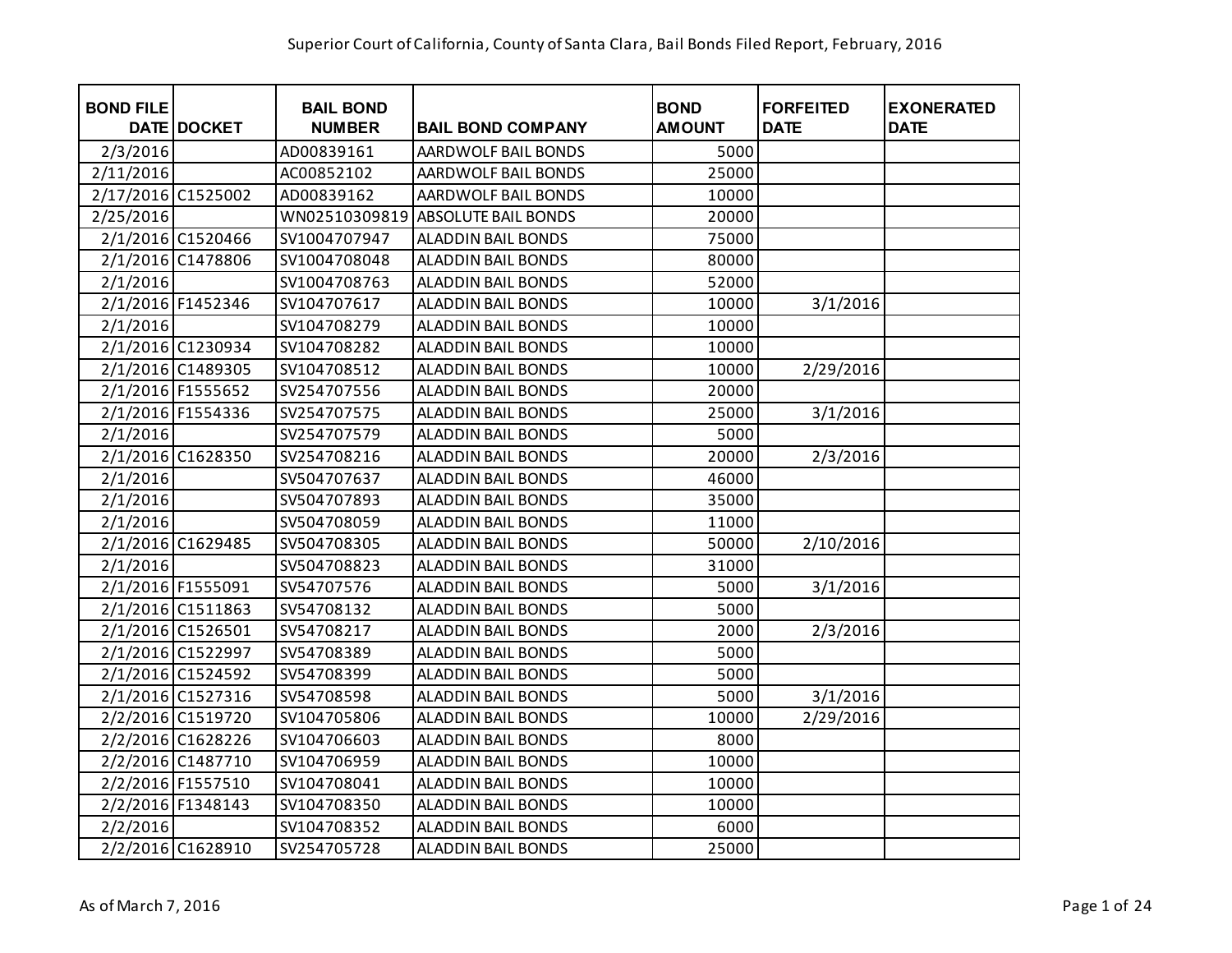| <b>BOND FILE</b> | DATE DOCKET       | <b>BAIL BOND</b><br><b>NUMBER</b> | <b>BAIL BOND COMPANY</b>  | <b>BOND</b><br><b>AMOUNT</b> | <b>FORFEITED</b><br><b>DATE</b> | <b>EXONERATED</b><br><b>DATE</b> |
|------------------|-------------------|-----------------------------------|---------------------------|------------------------------|---------------------------------|----------------------------------|
|                  | 2/2/2016 C1490183 | SV254707847                       | <b>ALADDIN BAIL BONDS</b> | 15000                        |                                 |                                  |
|                  | 2/2/2016 F1556823 | SV254708426                       | <b>ALADDIN BAIL BONDS</b> | 20000                        |                                 |                                  |
| 2/2/2016         |                   | SV254708937                       | <b>ALADDIN BAIL BONDS</b> | 11000                        |                                 |                                  |
| 2/2/2016         |                   | SV254708990                       | <b>ALADDIN BAIL BONDS</b> | 20000                        |                                 |                                  |
|                  | 2/2/2016 C1509569 | SV254709050                       | <b>ALADDIN BAIL BONDS</b> | 10000                        |                                 |                                  |
|                  | 2/2/2016 C1483114 | SV504703272                       | <b>ALADDIN BAIL BONDS</b> | 50000                        | 2/16/2016                       |                                  |
|                  | 2/2/2016 C1105729 | SV504706590                       | ALADDIN BAIL BONDS        | 30000                        |                                 |                                  |
|                  | 2/2/2016 C1496271 | SV504706914                       | ALADDIN BAIL BONDS        | 40000                        |                                 |                                  |
|                  | 2/2/2016 F1557572 | SV504708425                       | ALADDIN BAIL BONDS        | 50000                        |                                 |                                  |
|                  | 2/2/2016 F1659008 | SV504708591                       | <b>ALADDIN BAIL BONDS</b> | 35000                        |                                 |                                  |
| 2/2/2016         |                   | SV504708874                       | <b>ALADDIN BAIL BONDS</b> | 35000                        |                                 |                                  |
|                  | 2/2/2016 C1521156 | SV504709105                       | <b>ALADDIN BAIL BONDS</b> | 30000                        | 3/2/2016                        |                                  |
|                  | 2/2/2016 C1502522 | SV54709117                        | <b>ALADDIN BAIL BONDS</b> | 5000                         |                                 | 2/2/2016                         |
|                  | 2/3/2016 C1520206 | SV1004709243                      | <b>ALADDIN BAIL BONDS</b> | 100000                       |                                 | 2/10/2016                        |
|                  | 2/3/2016 F1557941 | SV104706191                       | <b>ALADDIN BAIL BONDS</b> | 10000                        |                                 |                                  |
|                  | 2/3/2016 B1579984 | SV104706956                       | <b>ALADDIN BAIL BONDS</b> | 10000                        |                                 | 3/1/2016                         |
|                  | 2/3/2016 C1511471 | SV104709146                       | <b>ALADDIN BAIL BONDS</b> | 10000                        |                                 |                                  |
|                  | 2/3/2016 B1683912 | SV254705439                       | ALADDIN BAIL BONDS        | 25000                        |                                 |                                  |
| 2/3/2016         |                   | SV254709185                       | ALADDIN BAIL BONDS        | 25000                        |                                 |                                  |
|                  | 2/3/2016 C1526957 | SV254709289                       | <b>ALADDIN BAIL BONDS</b> | 25000                        |                                 |                                  |
|                  | 2/3/2016 F1557145 | SV504706122                       | <b>ALADDIN BAIL BONDS</b> | 30000                        |                                 |                                  |
|                  | 2/3/2016 C1524707 | SV504709323                       | <b>ALADDIN BAIL BONDS</b> | 30000                        |                                 |                                  |
|                  | 2/3/2016 B1583150 | SV54707532                        | <b>ALADDIN BAIL BONDS</b> | 5000                         |                                 |                                  |
|                  | 2/3/2016 C1516110 | SV54709308                        | <b>ALADDIN BAIL BONDS</b> | 5000                         | 3/3/2016                        |                                  |
| 2/4/2016         |                   | SV1004709530                      | ALADDIN BAIL BONDS        | 55000                        |                                 |                                  |
|                  | 2/4/2016 C1491450 | SV104708694                       | <b>ALADDIN BAIL BONDS</b> | 10000                        | 3/1/2016                        |                                  |
|                  | 2/4/2016 C1508356 | SV254709601                       | <b>ALADDIN BAIL BONDS</b> | 20000                        |                                 |                                  |
|                  | 2/4/2016 C1629924 | SV254709705                       | ALADDIN BAIL BONDS        | 25000                        |                                 |                                  |
| 2/4/2016         |                   | SV504709626                       | <b>ALADDIN BAIL BONDS</b> | 40000                        |                                 |                                  |
| 2/5/2016         |                   | SV1004709143                      | ALADDIN BAIL BONDS        | 50000                        |                                 |                                  |
| 2/5/2016         |                   | SV104707509                       | ALADDIN BAIL BONDS        | 10000                        |                                 |                                  |
|                  | 2/5/2016 B1583149 | SV104708526                       | ALADDIN BAIL BONDS        | 7500                         |                                 |                                  |
|                  | 2/5/2016 B1583638 | SV104708611                       | <b>ALADDIN BAIL BONDS</b> | 10000                        |                                 |                                  |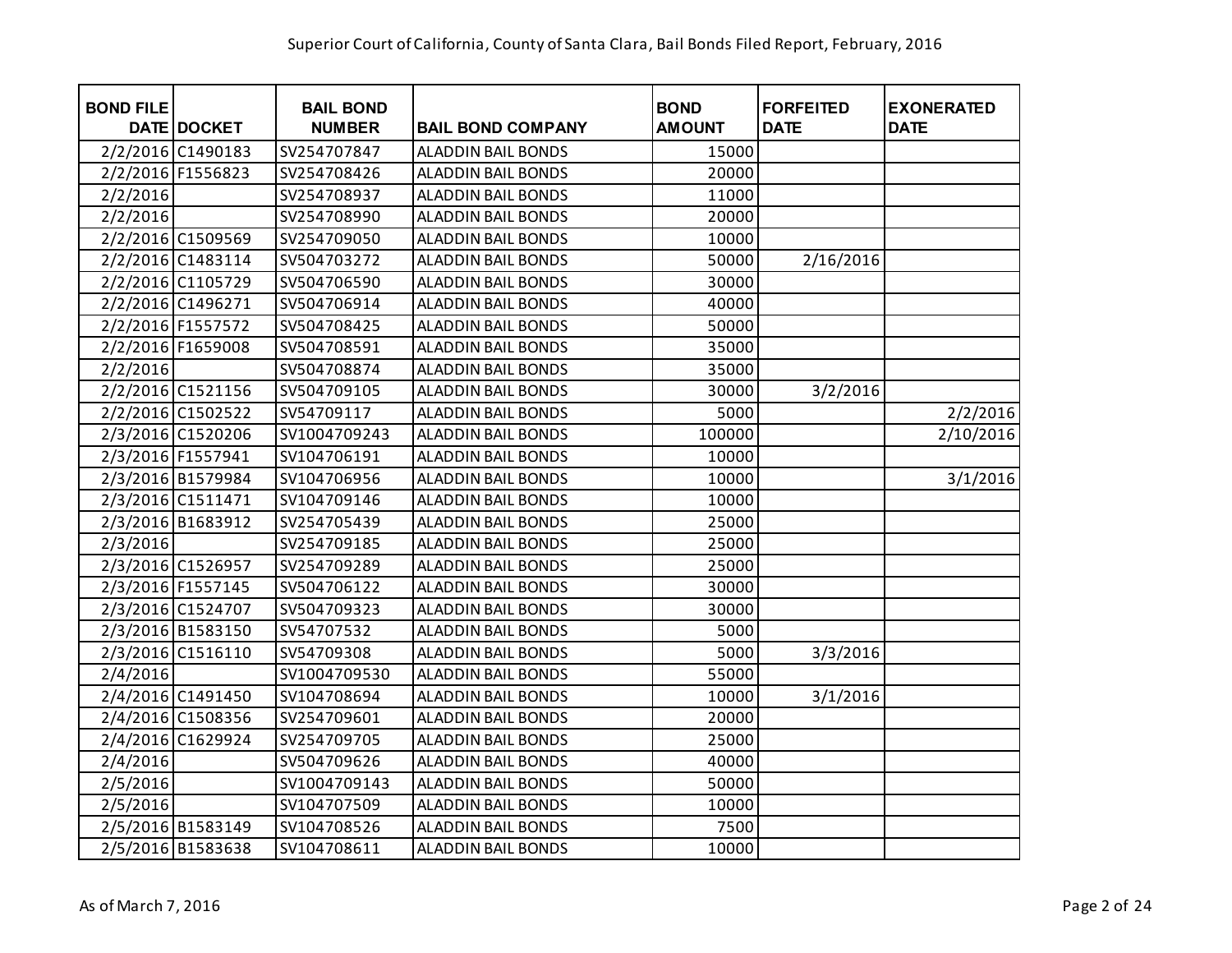| <b>BOND FILE</b> | DATE DOCKET       | <b>BAIL BOND</b><br><b>NUMBER</b> | <b>BAIL BOND COMPANY</b>  | <b>BOND</b><br><b>AMOUNT</b> | <b>FORFEITED</b><br><b>DATE</b> | <b>EXONERATED</b><br><b>DATE</b> |
|------------------|-------------------|-----------------------------------|---------------------------|------------------------------|---------------------------------|----------------------------------|
|                  | 2/5/2016 B1683991 | SV254707998                       | <b>ALADDIN BAIL BONDS</b> | 25000                        |                                 |                                  |
| 2/5/2016         |                   | SV254708284                       | <b>ALADDIN BAIL BONDS</b> | 15000                        |                                 |                                  |
| 2/5/2016         |                   | SV254708422                       | <b>ALADDIN BAIL BONDS</b> | 18000                        |                                 |                                  |
|                  | 2/5/2016 B1583362 | SV254708820                       | <b>ALADDIN BAIL BONDS</b> | 20000                        |                                 |                                  |
|                  | 2/5/2016 B1580659 | SV54706842                        | <b>ALADDIN BAIL BONDS</b> | 5000                         |                                 |                                  |
|                  | 2/5/2016 B1581676 | SV54709079                        | ALADDIN BAIL BONDS        | 5000                         |                                 | 2/10/2016                        |
|                  | 2/8/2016 C1509155 | SV104707924                       | ALADDIN BAIL BONDS        | 10000                        |                                 |                                  |
|                  | 2/8/2016 C1628501 | SV254660245                       | ALADDIN BAIL BONDS        | 10000                        |                                 |                                  |
|                  | 2/8/2016 C1400191 | SV254707458                       | ALADDIN BAIL BONDS        | 25000                        |                                 |                                  |
|                  | 2/8/2016 C1499359 | SV254707960                       | <b>ALADDIN BAIL BONDS</b> | 15000                        |                                 |                                  |
|                  | 2/8/2016 C1474434 | SV254708713                       | <b>ALADDIN BAIL BONDS</b> | 20000                        | 3/2/2016                        |                                  |
|                  | 2/8/2016 C1629227 | SV254709051                       | <b>ALADDIN BAIL BONDS</b> | 25000                        |                                 | 2/9/2016                         |
|                  | 2/8/2016 C1478050 | SV254709264                       | <b>ALADDIN BAIL BONDS</b> | 20000                        |                                 |                                  |
|                  | 2/8/2016 B1582687 | SV54708370                        | <b>ALADDIN BAIL BONDS</b> | 5000                         |                                 |                                  |
|                  | 2/8/2016 C1519213 | SV54709327                        | <b>ALADDIN BAIL BONDS</b> | 5000                         |                                 |                                  |
|                  | 2/8/2016 C1628540 | SV54709701                        | <b>ALADDIN BAIL BONDS</b> | 5000                         |                                 |                                  |
|                  | 2/8/2016 C1512332 | SV54710132                        | <b>ALADDIN BAIL BONDS</b> | 5000                         | 2/8/2016                        |                                  |
|                  | 2/9/2016 C1522669 | SV1004709644                      | ALADDIN BAIL BONDS        | 5000                         |                                 |                                  |
|                  | 2/9/2016 C1486408 | SV1004711124                      | ALADDIN BAIL BONDS        | 75000                        |                                 |                                  |
| 2/9/2016         |                   | SV104710152                       | <b>ALADDIN BAIL BONDS</b> | 10000                        |                                 |                                  |
|                  | 2/9/2016 C1516971 | SV104710344                       | <b>ALADDIN BAIL BONDS</b> | 10000                        |                                 |                                  |
| 2/9/2016         |                   | SV104710493                       | <b>ALADDIN BAIL BONDS</b> | 10000                        |                                 |                                  |
|                  | 2/9/2016 C1523841 | SV104710509                       | <b>ALADDIN BAIL BONDS</b> | 10000                        |                                 |                                  |
|                  | 2/9/2016 C1495236 | SV104710970                       | <b>ALADDIN BAIL BONDS</b> | 7000                         |                                 |                                  |
| 2/9/2016         |                   | SV104711362                       | <b>ALADDIN BAIL BONDS</b> | 10000                        |                                 |                                  |
| 2/9/2016         |                   | SV254710315                       | <b>ALADDIN BAIL BONDS</b> | 25000                        |                                 |                                  |
| 2/9/2016         |                   | SV254710672                       | <b>ALADDIN BAIL BONDS</b> | 11000                        |                                 |                                  |
| 2/9/2016         |                   | SV254710772                       | ALADDIN BAIL BONDS        | 15000                        |                                 |                                  |
| 2/9/2016         |                   | SV254710912                       | <b>ALADDIN BAIL BONDS</b> | 25000                        |                                 |                                  |
|                  | 2/9/2016 C1520899 | SV254710920                       | ALADDIN BAIL BONDS        | 7500                         |                                 |                                  |
| 2/9/2016         |                   | SV254711035                       | ALADDIN BAIL BONDS        | 25000                        |                                 |                                  |
|                  | 2/9/2016 C1501962 | SV254711125                       | ALADDIN BAIL BONDS        | 25000                        |                                 |                                  |
|                  | 2/9/2016 C1498945 | SV254711126                       | <b>ALADDIN BAIL BONDS</b> | 25000                        |                                 |                                  |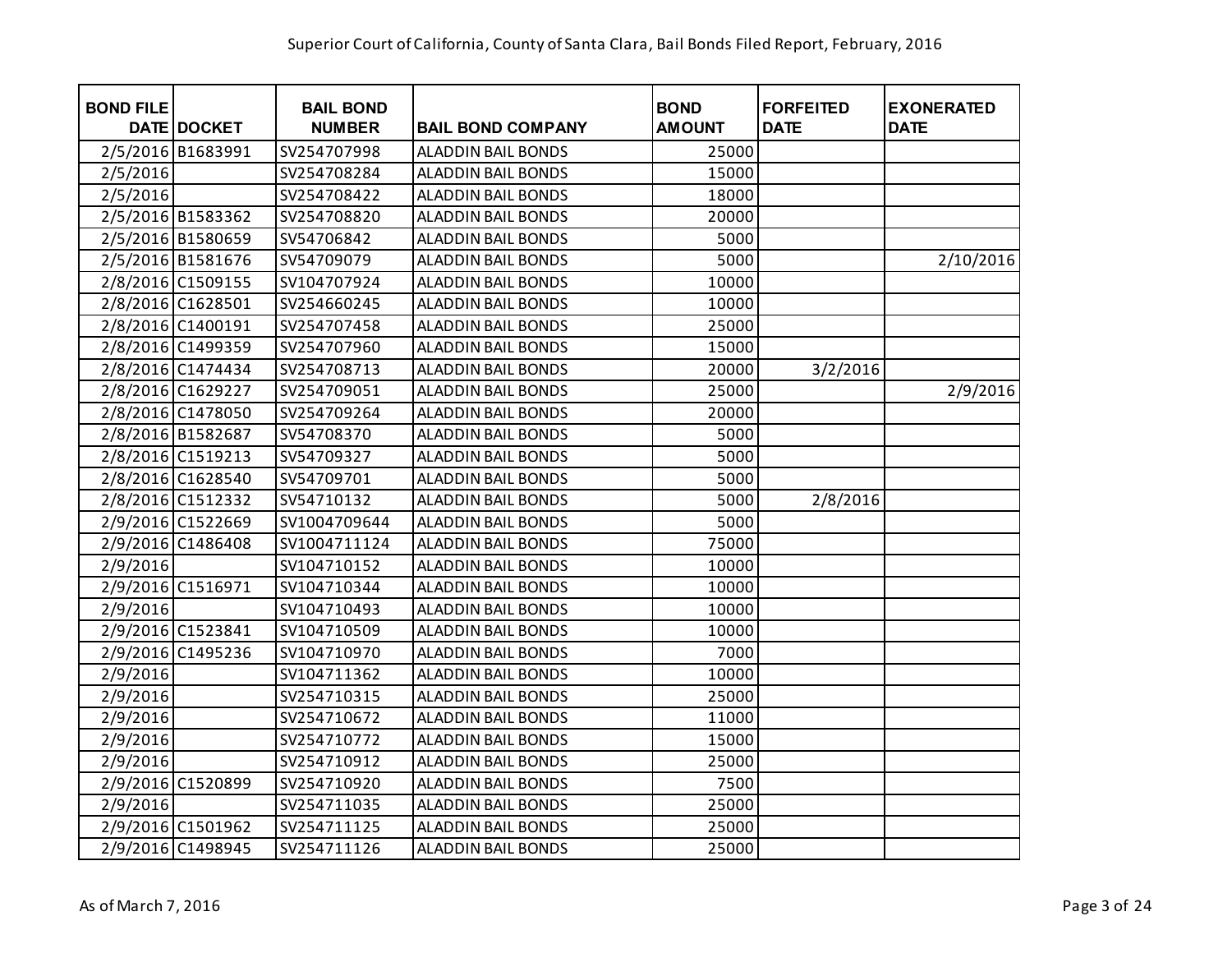| <b>BOND FILE</b>   | <b>DATE DOCKET</b> | <b>BAIL BOND</b><br><b>NUMBER</b> | <b>BAIL BOND COMPANY</b>  | <b>BOND</b><br><b>AMOUNT</b> | <b>FORFEITED</b><br><b>DATE</b> | <b>EXONERATED</b><br><b>DATE</b> |
|--------------------|--------------------|-----------------------------------|---------------------------|------------------------------|---------------------------------|----------------------------------|
| 2/9/2016           |                    | SV254711321                       | <b>ALADDIN BAIL BONDS</b> | 25000                        |                                 |                                  |
|                    | 2/9/2016 C1527480  | SV254711454                       | <b>ALADDIN BAIL BONDS</b> | 5000                         |                                 |                                  |
|                    | 2/9/2016 C1519091  | SV504710293                       | <b>ALADDIN BAIL BONDS</b> | 35000                        |                                 |                                  |
| 2/9/2016           |                    | SV504710536                       | <b>ALADDIN BAIL BONDS</b> | 27000                        |                                 |                                  |
| 2/9/2016           |                    | SV504710621                       | <b>ALADDIN BAIL BONDS</b> | 41000                        |                                 |                                  |
| 2/9/2016           |                    | SV504710866                       | <b>ALADDIN BAIL BONDS</b> | 35000                        |                                 |                                  |
| 2/9/2016           |                    | SV504710953                       | ALADDIN BAIL BONDS        | 36000                        |                                 |                                  |
| 2/9/2016           |                    | SV504711295                       | ALADDIN BAIL BONDS        | 25000                        |                                 |                                  |
| 2/9/2016           |                    | SV54710734                        | <b>ALADDIN BAIL BONDS</b> | 5000                         |                                 |                                  |
|                    | 2/9/2016 F1554578  | SV54710833                        | ALADDIN BAIL BONDS        | 5000                         |                                 |                                  |
|                    | 2/9/2016 C1520647  | SV54710969                        | <b>ALADDIN BAIL BONDS</b> | 2000                         |                                 |                                  |
| 2/9/2016           |                    | SV54711065                        | <b>ALADDIN BAIL BONDS</b> | 5000                         |                                 |                                  |
|                    | 2/9/2016 C1508047  | SV54711102                        | <b>ALADDIN BAIL BONDS</b> | 2500                         |                                 |                                  |
|                    | 2/9/2016 C1474788  | SV54711103                        | <b>ALADDIN BAIL BONDS</b> | 2500                         |                                 |                                  |
|                    | 2/9/2016 C1520361  | SV54711104                        | <b>ALADDIN BAIL BONDS</b> | 5000                         |                                 |                                  |
|                    | 2/9/2016 C1526501  | SV54711111                        | <b>ALADDIN BAIL BONDS</b> | 5000                         |                                 |                                  |
|                    | 2/9/2016 C1478261  | SV54711127                        | <b>ALADDIN BAIL BONDS</b> | 1000                         |                                 |                                  |
|                    | 2/9/2016 C1524509  | SV54711361                        | ALADDIN BAIL BONDS        | 5000                         |                                 |                                  |
| 2/10/2016 C1503690 |                    | SV104707733                       | ALADDIN BAIL BONDS        | 10000                        |                                 |                                  |
| 2/10/2016 C1400906 |                    | SV104707734                       | <b>ALADDIN BAIL BONDS</b> | 10000                        |                                 |                                  |
| 2/10/2016 B1579112 |                    | SV104710514                       | <b>ALADDIN BAIL BONDS</b> | 10000                        |                                 |                                  |
| 2/10/2016 B1474422 |                    | SV104710652                       | <b>ALADDIN BAIL BONDS</b> | 7500                         |                                 |                                  |
| 2/10/2016          |                    | SV104711694                       | <b>ALADDIN BAIL BONDS</b> | 10000                        |                                 |                                  |
| 2/10/2016 F1557277 |                    | SV254711777                       | <b>ALADDIN BAIL BONDS</b> | 20000                        |                                 |                                  |
| 2/10/2016 C1081525 |                    | SV54709696                        | <b>ALADDIN BAIL BONDS</b> | 1000                         |                                 |                                  |
| 2/10/2016 F1556018 |                    | SV54710951                        | <b>ALADDIN BAIL BONDS</b> | 5000                         |                                 |                                  |
| 2/10/2016 C1522124 |                    | SV54711511                        | <b>ALADDIN BAIL BONDS</b> | 5000                         |                                 |                                  |
| 2/11/2016          |                    | SV1004711584                      | <b>ALADDIN BAIL BONDS</b> | 60000                        |                                 |                                  |
| 2/11/2016 C1629256 |                    | SV1004711990                      | ALADDIN BAIL BONDS        | 75000                        |                                 |                                  |
| 2/11/2016          |                    | SV104711951                       | ALADDIN BAIL BONDS        | 10000                        |                                 |                                  |
| 2/11/2016 C1630740 |                    | SV254712118                       | ALADDIN BAIL BONDS        | 25000                        |                                 |                                  |
| 2/11/2016 C1630542 |                    | SV504712132                       | ALADDIN BAIL BONDS        | 45000                        |                                 | 2/24/2016                        |
| 2/16/2016 F1555678 |                    | SV1004710638                      | <b>ALADDIN BAIL BONDS</b> | 100000                       |                                 |                                  |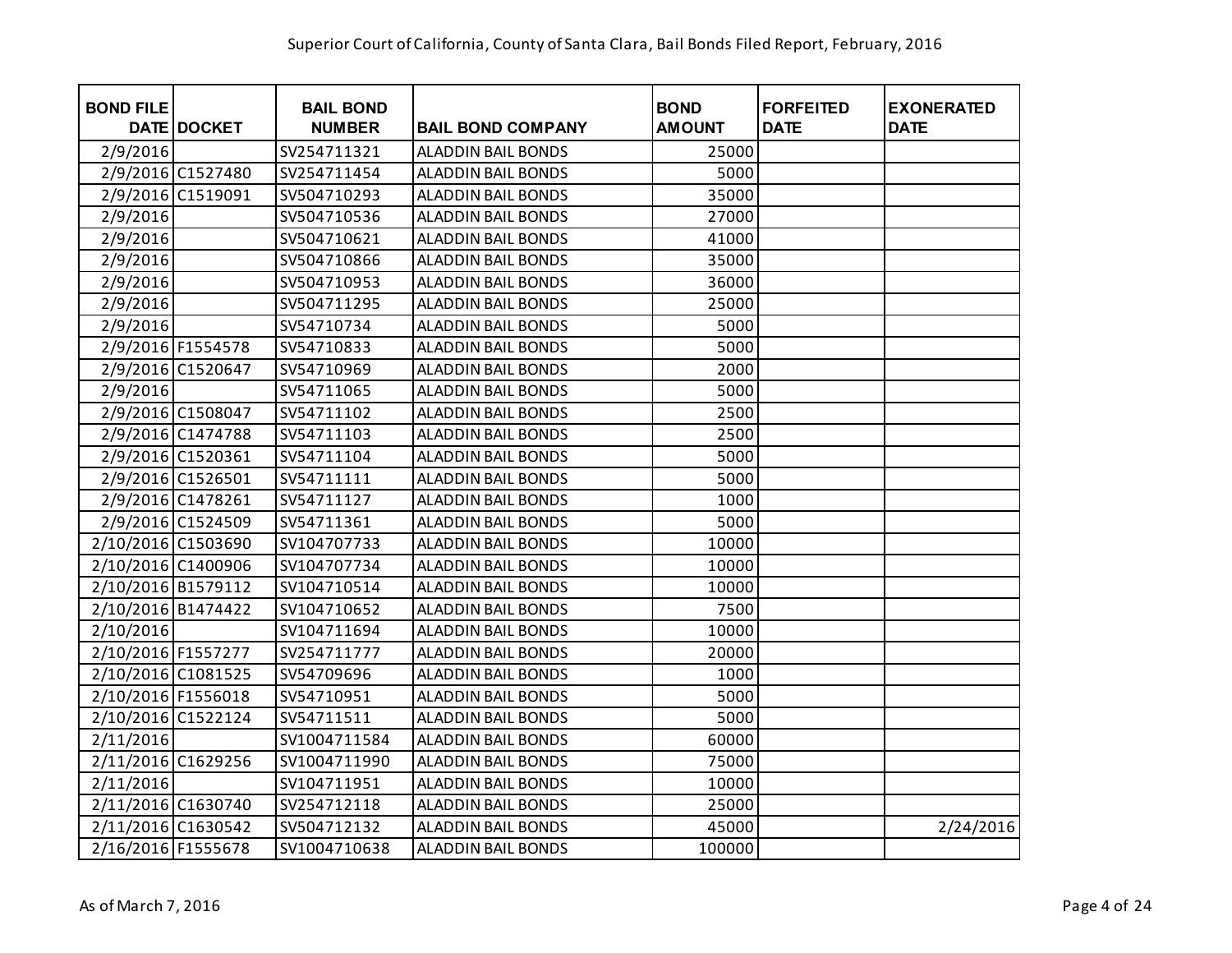| <b>BOND FILE</b>   | <b>DATE DOCKET</b> | <b>BAIL BOND</b><br><b>NUMBER</b> | <b>BAIL BOND COMPANY</b>  | <b>BOND</b><br><b>AMOUNT</b> | <b>FORFEITED</b><br><b>DATE</b> | <b>EXONERATED</b><br><b>DATE</b> |
|--------------------|--------------------|-----------------------------------|---------------------------|------------------------------|---------------------------------|----------------------------------|
| 2/16/2016          |                    | SV100-4711855                     | <b>ALADDIN BAIL BONDS</b> | 10000                        |                                 |                                  |
| 2/16/2016          |                    | SV1004711857                      | <b>ALADDIN BAIL BONDS</b> | 100000                       |                                 |                                  |
| 2/16/2016          |                    | SV100-4712825                     | <b>ALADDIN BAIL BONDS</b> | 60000                        |                                 |                                  |
| 2/16/2016          |                    | SV1004712825                      | <b>ALADDIN BAIL BONDS</b> | 60000                        |                                 |                                  |
| 2/16/2016 BB729401 |                    | SV104711061                       | <b>ALADDIN BAIL BONDS</b> | 10000                        |                                 |                                  |
| 2/16/2016 F1556001 |                    | SV104711634                       | <b>ALADDIN BAIL BONDS</b> | 10000                        |                                 |                                  |
| 2/16/2016 C1518504 |                    | SV104712563                       | ALADDIN BAIL BONDS        | 10000                        |                                 |                                  |
| 2/16/2016 C1523048 |                    | SV104713754                       | ALADDIN BAIL BONDS        | 10000                        |                                 |                                  |
| 2/16/2016 C1628152 |                    | SV104713825                       | <b>ALADDIN BAIL BONDS</b> | 5000                         |                                 |                                  |
| 2/16/2016 C1526061 |                    | SV254712424                       | <b>ALADDIN BAIL BONDS</b> | 25000                        |                                 |                                  |
| 2/16/2016          |                    | SV25-4712672                      | <b>ALADDIN BAIL BONDS</b> | 11250                        |                                 |                                  |
| 2/16/2016          |                    | SV25-4713027                      | <b>ALADDIN BAIL BONDS</b> | 15000                        |                                 |                                  |
| 2/16/2016 C1525997 |                    | SV254713066                       | <b>ALADDIN BAIL BONDS</b> | 15000                        |                                 |                                  |
| 2/16/2016          |                    | SV25-4713090                      | <b>ALADDIN BAIL BONDS</b> | 15000                        |                                 |                                  |
| 2/16/2016 C1523666 |                    | SV254713172                       | ALADDIN BAIL BONDS        | 25000                        |                                 |                                  |
| 2/16/2016          |                    | SV25-4713339                      | ALADDIN BAIL BONDS        | 11000                        |                                 |                                  |
| 2/16/2016          |                    | SV25-4713361                      | <b>ALADDIN BAIL BONDS</b> | 11000                        |                                 |                                  |
| 2/16/2016 C1629062 |                    | SV254713473                       | ALADDIN BAIL BONDS        | 20000                        |                                 |                                  |
| 2/16/2016          |                    | SV25-4713519                      | ALADDIN BAIL BONDS        | 25000                        |                                 |                                  |
| 2/16/2016 C1522634 |                    | SV254713574                       | <b>ALADDIN BAIL BONDS</b> | 15000                        |                                 |                                  |
| 2/16/2016 C1481428 |                    | SV254713575                       | <b>ALADDIN BAIL BONDS</b> | 15000                        |                                 |                                  |
| 2/16/2016          |                    | SV25-4713676                      | <b>ALADDIN BAIL BONDS</b> | 15000                        |                                 |                                  |
| 2/16/2016          |                    | SV25-4713731                      | <b>ALADDIN BAIL BONDS</b> | 25000                        |                                 |                                  |
| 2/16/2016          |                    | SV25-4713833                      | <b>ALADDIN BAIL BONDS</b> | 11000                        |                                 |                                  |
| 2/16/2016 B1683788 |                    | SV504712086                       | <b>ALADDIN BAIL BONDS</b> | 50000                        |                                 |                                  |
| 2/16/2016 C1492202 |                    | SV504712674                       | <b>ALADDIN BAIL BONDS</b> | 25000                        |                                 | 2/18/2016                        |
| 2/16/2016 C1527518 |                    | SV504712785                       | <b>ALADDIN BAIL BONDS</b> | 50000                        |                                 |                                  |
| 2/16/2016 C1370337 |                    | SV504713118                       | <b>ALADDIN BAIL BONDS</b> | 40000                        |                                 |                                  |
| 2/16/2016          |                    | SV50-4713249                      | ALADDIN BAIL BONDS        | 30000                        |                                 |                                  |
| 2/16/2016          |                    | SV50-4713388                      | <b>ALADDIN BAIL BONDS</b> | 35000                        |                                 |                                  |
| 2/16/2016 C1521613 |                    | SV54708473                        | <b>ALADDIN BAIL BONDS</b> | 1500                         |                                 |                                  |
| 2/16/2016 B1581192 |                    | SV54712087                        | <b>ALADDIN BAIL BONDS</b> | 500                          |                                 |                                  |
| 2/16/2016          |                    | SV5-4712210                       | <b>ALADDIN BAIL BONDS</b> | 5000                         |                                 |                                  |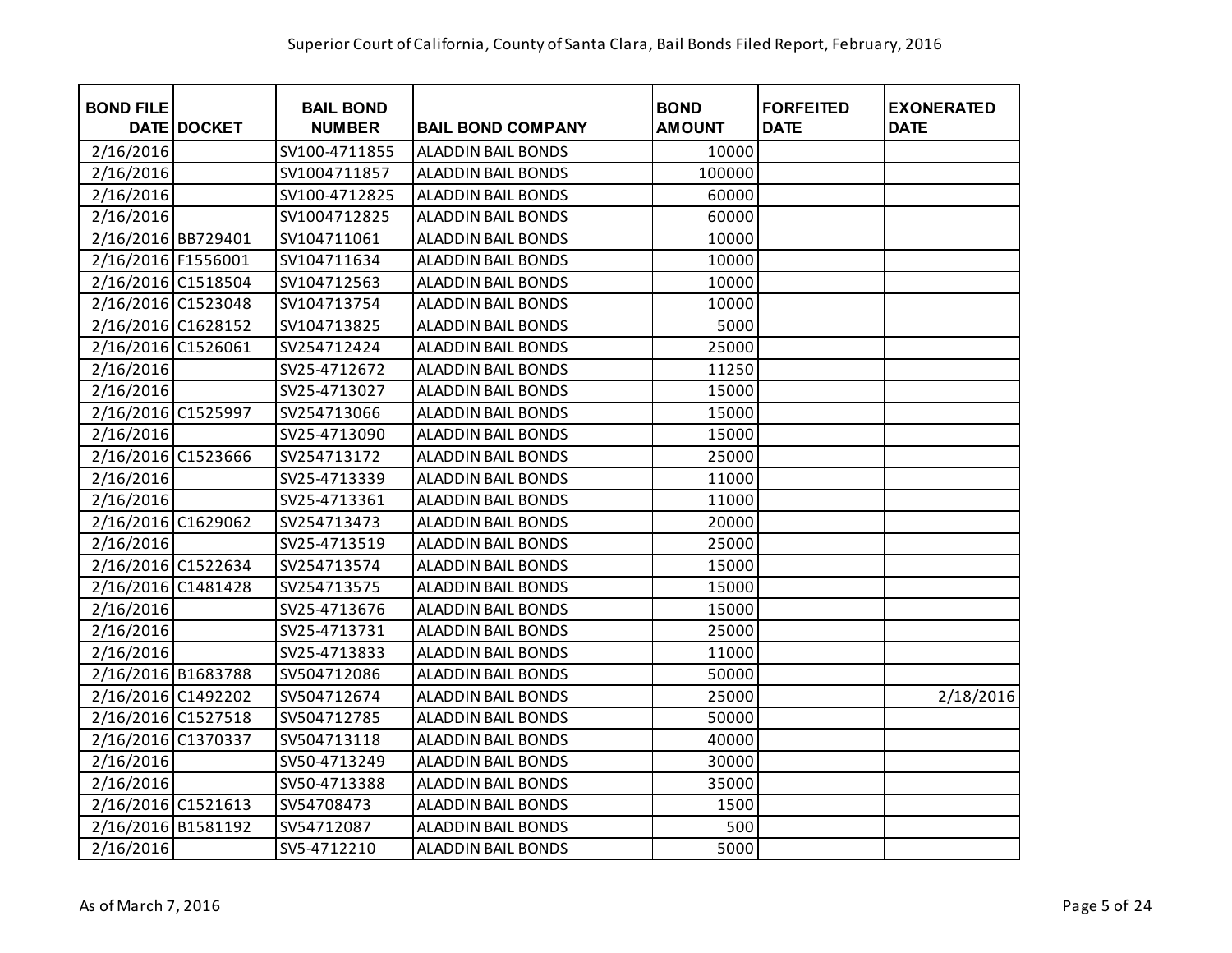| <b>BOND FILE</b>   | <b>DATE DOCKET</b> | <b>BAIL BOND</b><br><b>NUMBER</b> | <b>BAIL BOND COMPANY</b>  | <b>BOND</b><br><b>AMOUNT</b> | <b>FORFEITED</b><br><b>DATE</b> | <b>EXONERATED</b><br><b>DATE</b> |
|--------------------|--------------------|-----------------------------------|---------------------------|------------------------------|---------------------------------|----------------------------------|
| 2/16/2016 C1525947 |                    | SV54712673                        | <b>ALADDIN BAIL BONDS</b> | 5000                         |                                 |                                  |
| 2/16/2016          |                    | SV5-4712713                       | <b>ALADDIN BAIL BONDS</b> | 5000                         |                                 |                                  |
| 2/16/2016 C1116773 |                    | SV54713093                        | <b>ALADDIN BAIL BONDS</b> | 5000                         |                                 |                                  |
| 2/16/2016          |                    | SV5-4713839                       | <b>ALADDIN BAIL BONDS</b> | 5000                         |                                 |                                  |
| 2/17/2016 C1516693 |                    | SV104711068                       | <b>ALADDIN BAIL BONDS</b> | 10000                        |                                 |                                  |
| 2/17/2016 F1658448 |                    | SV104712422                       | <b>ALADDIN BAIL BONDS</b> | 10000                        |                                 |                                  |
| 2/17/2016 B1582002 |                    | SV254711448                       | <b>ALADDIN BAIL BONDS</b> | 20000                        |                                 |                                  |
| 2/17/2016          |                    | SV254712261                       | <b>ALADDIN BAIL BONDS</b> | 20000                        |                                 |                                  |
| 2/17/2016 B1683960 |                    | SV504709921                       | <b>ALADDIN BAIL BONDS</b> | 30000                        |                                 |                                  |
| 2/17/2016 B1684222 |                    | SV504711902                       | <b>ALADDIN BAIL BONDS</b> | 50000                        |                                 |                                  |
| 2/17/2016          |                    | SV504714056                       | <b>ALADDIN BAIL BONDS</b> | 25000                        |                                 |                                  |
| 2/17/2016 C1524862 |                    | SV54710809                        | ALADDIN BAIL BONDS        | 5000                         |                                 |                                  |
| 2/18/2016 C1504261 |                    | SV1004708180                      | ALADDIN BAIL BONDS        | 100000                       |                                 |                                  |
| 2/18/2016 C1629925 |                    | SV1004710508                      | ALADDIN BAIL BONDS        | 100000                       |                                 |                                  |
| 2/18/2016 F1557676 |                    | SV1004714168                      | <b>ALADDIN BAIL BONDS</b> | 91000                        |                                 |                                  |
| 2/18/2016 C1524837 |                    | SV104714479                       | <b>ALADDIN BAIL BONDS</b> | 10000                        |                                 |                                  |
| 2/18/2016 C1628210 |                    | SV104714512                       | <b>ALADDIN BAIL BONDS</b> | 10000                        | 2/24/2016                       |                                  |
| 2/18/2016 F1659055 |                    | SV1504714475                      | <b>ALADDIN BAIL BONDS</b> | 101000                       |                                 |                                  |
| 2/18/2016 C1526647 |                    | SV254712104                       | <b>ALADDIN BAIL BONDS</b> | 11000                        |                                 |                                  |
| 2/18/2016          |                    | SV254714249                       | <b>ALADDIN BAIL BONDS</b> | 15000                        |                                 |                                  |
| 2/18/2016          |                    | SV504714325                       | <b>ALADDIN BAIL BONDS</b> | 35000                        |                                 |                                  |
| 2/18/2016 C1400441 |                    | SV504714358                       | <b>ALADDIN BAIL BONDS</b> | 50000                        |                                 |                                  |
| 2/19/2016 B1050498 |                    | SV104706665                       | <b>ALADDIN BAIL BONDS</b> | 10000                        |                                 |                                  |
| 2/19/2016 B1366510 |                    | SV104712873                       | <b>ALADDIN BAIL BONDS</b> | 7500                         |                                 |                                  |
| 2/19/2016 F1555933 |                    | SV104712957                       | <b>ALADDIN BAIL BONDS</b> | 10000                        |                                 |                                  |
| 2/19/2016 B1684049 |                    | SV104713984                       | <b>ALADDIN BAIL BONDS</b> | 10000                        |                                 |                                  |
| 2/19/2016 B1580883 |                    | SV104714117                       | <b>ALADDIN BAIL BONDS</b> | 10000                        |                                 |                                  |
| 2/19/2016 B1577476 |                    | SV254714501                       | <b>ALADDIN BAIL BONDS</b> | 20000                        |                                 |                                  |
| 2/19/2016          |                    | SV254714617                       | <b>ALADDIN BAIL BONDS</b> | 25000                        |                                 |                                  |
| 2/19/2016          |                    | SV254714633                       | <b>ALADDIN BAIL BONDS</b> | 16000                        |                                 |                                  |
| 2/19/2016 C1484676 |                    | SV254714755                       | <b>ALADDIN BAIL BONDS</b> | 25000                        |                                 |                                  |
| 2/19/2016          |                    | SV254714839                       | <b>ALADDIN BAIL BONDS</b> | 20000                        |                                 |                                  |
| 2/19/2016 B1684221 |                    | SV504712946                       | <b>ALADDIN BAIL BONDS</b> | 50000                        |                                 |                                  |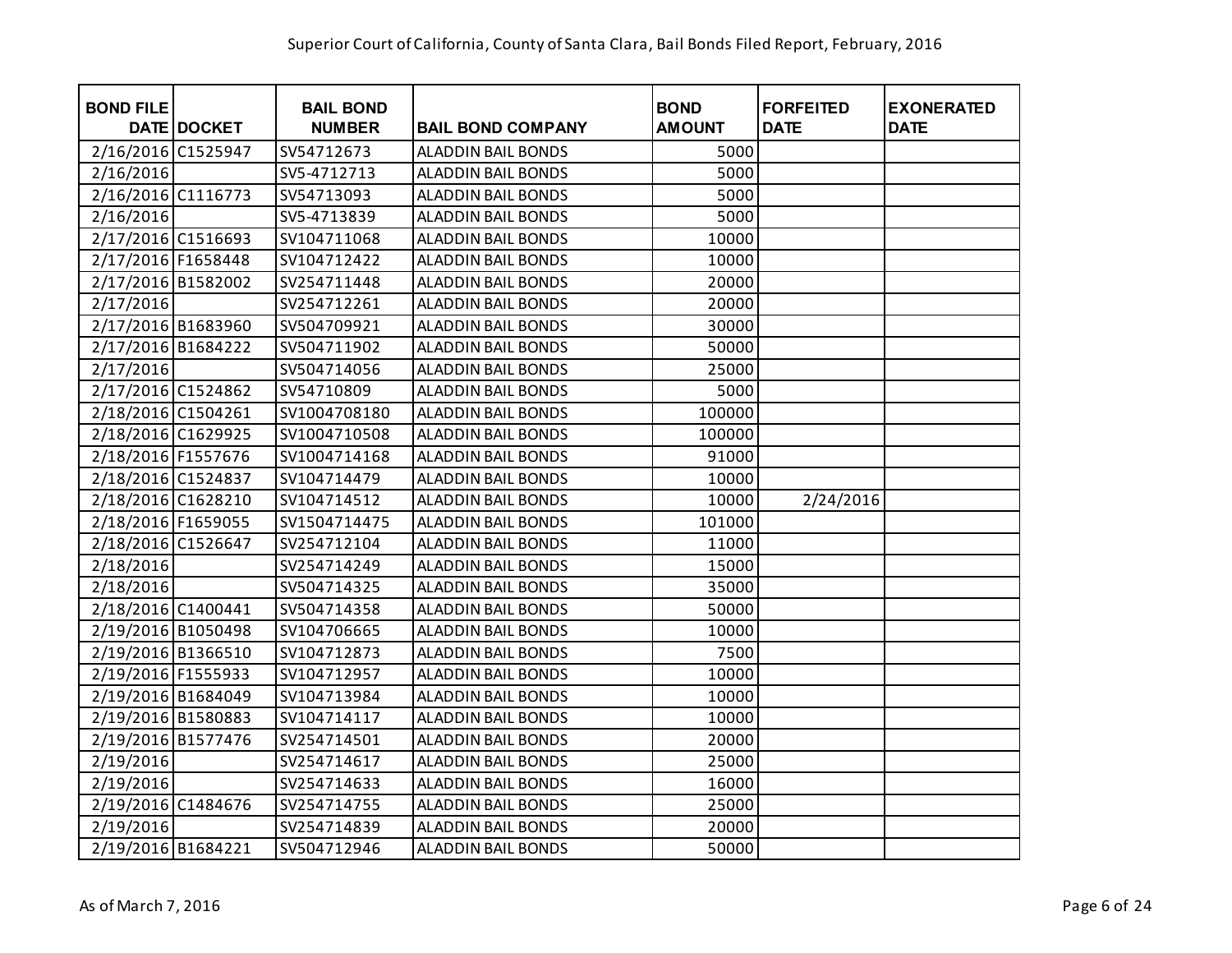| <b>BOND FILE</b>   | <b>DATE DOCKET</b> | <b>BAIL BOND</b><br><b>NUMBER</b> | <b>BAIL BOND COMPANY</b>  | <b>BOND</b><br><b>AMOUNT</b> | <b>FORFEITED</b><br><b>DATE</b> | <b>EXONERATED</b><br><b>DATE</b> |
|--------------------|--------------------|-----------------------------------|---------------------------|------------------------------|---------------------------------|----------------------------------|
| 2/19/2016 B1366559 |                    | SV54712649                        | <b>ALADDIN BAIL BONDS</b> | 5000                         |                                 |                                  |
| 2/19/2016 B1581834 |                    | SV54714497                        | <b>ALADDIN BAIL BONDS</b> | 5000                         |                                 |                                  |
| 2/19/2016 C1631095 |                    | SV54714848                        | <b>ALADDIN BAIL BONDS</b> | 5000                         |                                 |                                  |
| 2/22/2016 C1630735 |                    | SV1004715414                      | <b>ALADDIN BAIL BONDS</b> | 75000                        |                                 |                                  |
| 2/22/2016          |                    | SV1004715504                      | <b>ALADDIN BAIL BONDS</b> | 55000                        |                                 |                                  |
| 2/22/2016          |                    | SV104713988                       | <b>ALADDIN BAIL BONDS</b> | 10000                        |                                 |                                  |
| 2/22/2016 C1521810 |                    | SV104713994                       | ALADDIN BAIL BONDS        | 7000                         |                                 |                                  |
| 2/22/2016          |                    | SV104714189                       | <b>ALADDIN BAIL BONDS</b> | 10000                        |                                 |                                  |
| 2/22/2016 B1581364 |                    | SV104714612                       | ALADDIN BAIL BONDS        | 10000                        |                                 |                                  |
| 2/22/2016 B1579713 |                    | SV104714619                       | <b>ALADDIN BAIL BONDS</b> | 10000                        |                                 |                                  |
| 2/22/2016 C1487885 |                    | SV104715695                       | <b>ALADDIN BAIL BONDS</b> | 10000                        |                                 |                                  |
| 2/22/2016 C1527009 |                    | SV254713107                       | <b>ALADDIN BAIL BONDS</b> | 15000                        |                                 |                                  |
| 2/22/2016 C1507841 |                    | SV254713162                       | <b>ALADDIN BAIL BONDS</b> | 15000                        |                                 |                                  |
| 2/22/2016 C1527100 |                    | SV254714133                       | <b>ALADDIN BAIL BONDS</b> | 10000                        |                                 |                                  |
| 2/22/2016          |                    | SV254714925                       | ALADDIN BAIL BONDS        | 25000                        |                                 |                                  |
| 2/22/2016          |                    | SV254714959                       | <b>ALADDIN BAIL BONDS</b> | 25000                        |                                 |                                  |
| 2/22/2016          |                    | SV254714970                       | <b>ALADDIN BAIL BONDS</b> | 25000                        |                                 |                                  |
| 2/22/2016          |                    | SV254715704                       | ALADDIN BAIL BONDS        | 25000                        |                                 |                                  |
| 2/22/2016          |                    | SV254715710                       | ALADDIN BAIL BONDS        | 12000                        |                                 |                                  |
| 2/22/2016 C1527247 |                    | SV504712912                       | <b>ALADDIN BAIL BONDS</b> | 30000                        |                                 |                                  |
| 2/22/2016 C1525181 |                    | SV504713106                       | <b>ALADDIN BAIL BONDS</b> | 30000                        |                                 |                                  |
| 2/22/2016 C1527239 |                    | SV504713204                       | <b>ALADDIN BAIL BONDS</b> | 50000                        |                                 |                                  |
| 2/22/2016          |                    | SV504713670                       | <b>ALADDIN BAIL BONDS</b> | 25000                        |                                 |                                  |
| 2/22/2016          |                    | SV504715525                       | <b>ALADDIN BAIL BONDS</b> | 35000                        |                                 |                                  |
| 2/22/2016          |                    | SV504715745                       | ALADDIN BAIL BONDS        | 41000                        |                                 |                                  |
| 2/22/2016          |                    | SV504715789                       | <b>ALADDIN BAIL BONDS</b> | 26000                        |                                 |                                  |
| 2/22/2016 C1518655 |                    | SV54709495                        | <b>ALADDIN BAIL BONDS</b> | 5000                         |                                 |                                  |
| 2/22/2016 C1501461 |                    | SV54712230                        | ALADDIN BAIL BONDS        | 5000                         |                                 |                                  |
| 2/22/2016 C1511902 |                    | SV54712231                        | <b>ALADDIN BAIL BONDS</b> | 5000                         |                                 |                                  |
| 2/22/2016          |                    | SV54712648                        | <b>ALADDIN BAIL BONDS</b> | 5000                         |                                 |                                  |
| 2/22/2016 C1522658 |                    | SV54712695                        | <b>ALADDIN BAIL BONDS</b> | 5000                         |                                 |                                  |
| 2/22/2016          |                    | SV54713826                        | <b>ALADDIN BAIL BONDS</b> | 5000                         |                                 |                                  |
| 2/22/2016 C1505491 |                    | SV54715319                        | <b>ALADDIN BAIL BONDS</b> | 5000                         |                                 |                                  |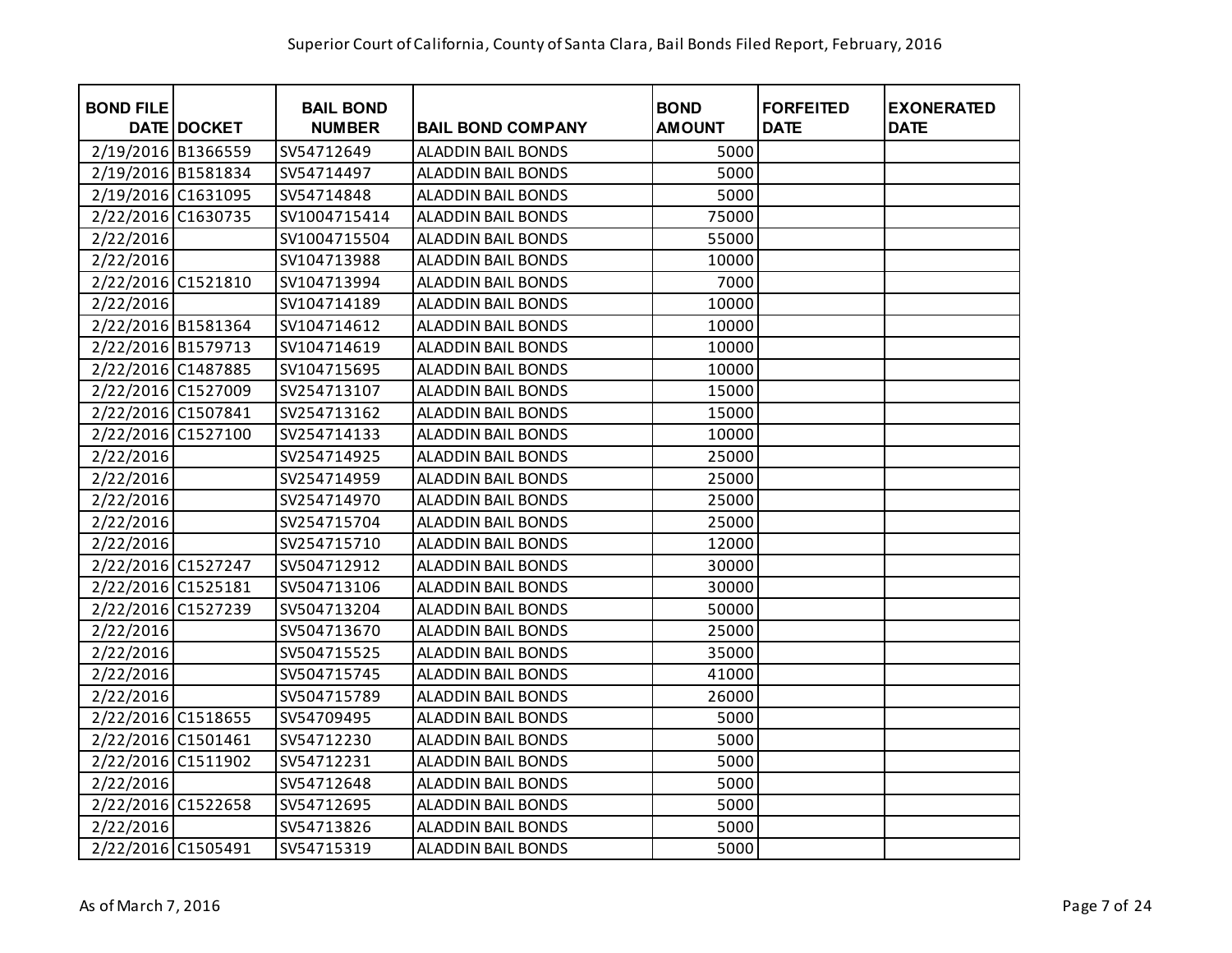| <b>BOND FILE</b>   | <b>DATE DOCKET</b> | <b>BAIL BOND</b><br><b>NUMBER</b> | <b>BAIL BOND COMPANY</b>  | <b>BOND</b><br><b>AMOUNT</b> | <b>FORFEITED</b><br><b>DATE</b> | <b>EXONERATED</b><br><b>DATE</b> |
|--------------------|--------------------|-----------------------------------|---------------------------|------------------------------|---------------------------------|----------------------------------|
| 2/23/2016 B1581182 |                    | SV104715378                       | <b>ALADDIN BAIL BONDS</b> | 1000                         |                                 |                                  |
| 2/23/2016          |                    | SV104715741                       | <b>ALADDIN BAIL BONDS</b> | 10000                        |                                 |                                  |
| 2/23/2016 F1658824 |                    | SV104715766                       | <b>ALADDIN BAIL BONDS</b> | 10000                        |                                 |                                  |
| 2/23/2016          |                    | SV254715778                       | <b>ALADDIN BAIL BONDS</b> | 15000                        |                                 |                                  |
| 2/23/2016 C1520381 |                    | SV254716101                       | <b>ALADDIN BAIL BONDS</b> | 5000                         |                                 |                                  |
| 2/23/2016 F1557415 |                    | SV504714824                       | <b>ALADDIN BAIL BONDS</b> | 50000                        |                                 |                                  |
| 2/23/2016 B1683702 |                    | SV504715047                       | <b>ALADDIN BAIL BONDS</b> | 30000                        |                                 |                                  |
| 2/23/2016 B1579436 |                    | SV504715377                       | <b>ALADDIN BAIL BONDS</b> | 50000                        |                                 |                                  |
| 2/23/2016 B1583575 |                    | SV504715426                       | <b>ALADDIN BAIL BONDS</b> | 50000                        |                                 |                                  |
| 2/23/2016          |                    | SV504716139                       | <b>ALADDIN BAIL BONDS</b> | 41000                        |                                 |                                  |
| 2/23/2016 B1578493 |                    | SV54714691                        | <b>ALADDIN BAIL BONDS</b> | 5000                         |                                 |                                  |
| 2/23/2016 B1684341 |                    | SV54715764                        | <b>ALADDIN BAIL BONDS</b> | 5000                         |                                 |                                  |
| 2/23/2016 C1628170 |                    | SV54716205                        | <b>ALADDIN BAIL BONDS</b> | 5000                         |                                 |                                  |
| 2/24/2016          |                    | SV254716315                       | <b>ALADDIN BAIL BONDS</b> | 25000                        |                                 |                                  |
| 2/25/2016 C1524310 |                    | SV104714099                       | <b>ALADDIN BAIL BONDS</b> | 10000                        |                                 |                                  |
| 2/25/2016          |                    | SV104716244                       | <b>ALADDIN BAIL BONDS</b> | 10000                        |                                 |                                  |
| 2/25/2016 F1658685 |                    | SV104716479                       | <b>ALADDIN BAIL BONDS</b> | 10000                        |                                 |                                  |
| 2/25/2016          |                    | SV104716798                       | <b>ALADDIN BAIL BONDS</b> | 10000                        |                                 |                                  |
| 2/25/2016 C1366744 |                    | SV254714072                       | <b>ALADDIN BAIL BONDS</b> | 25000                        |                                 |                                  |
| 2/25/2016 B1578940 |                    | SV254716407                       | <b>ALADDIN BAIL BONDS</b> | 25000                        |                                 |                                  |
| 2/25/2016          |                    | SV254716581                       | <b>ALADDIN BAIL BONDS</b> | 25000                        |                                 |                                  |
| 2/25/2016          |                    | SV254716604                       | <b>ALADDIN BAIL BONDS</b> | 25000                        |                                 |                                  |
| 2/25/2016          |                    | SV254716669                       | <b>ALADDIN BAIL BONDS</b> | 12000                        |                                 |                                  |
| 2/25/2016 C1527255 |                    | SV504714756                       | <b>ALADDIN BAIL BONDS</b> | 50000                        |                                 |                                  |
| 2/25/2016 C1631455 |                    | SV524716686                       | <b>ALADDIN BAIL BONDS</b> | 41000                        |                                 |                                  |
| 2/25/2016 C1522211 |                    | SV54708440                        | <b>ALADDIN BAIL BONDS</b> | 5000                         |                                 |                                  |
| 2/25/2016 C1509422 |                    | SV54711597                        | <b>ALADDIN BAIL BONDS</b> | 5000                         |                                 |                                  |
| 2/25/2016 C1525913 |                    | SV54713180                        | <b>ALADDIN BAIL BONDS</b> | 5000                         |                                 |                                  |
| 2/25/2016 C1527373 |                    | SV54713406                        | <b>ALADDIN BAIL BONDS</b> | 1000                         |                                 |                                  |
| 2/25/2016 C1630080 |                    | SV54716544                        | <b>ALADDIN BAIL BONDS</b> | 5000                         |                                 |                                  |
| 2/25/2016 C1630122 |                    | SV54716615                        | <b>ALADDIN BAIL BONDS</b> | 5000                         |                                 |                                  |
| 2/25/2016 C1630110 |                    | SV54716811                        | <b>ALADDIN BAIL BONDS</b> | 5000                         |                                 |                                  |
| 2/26/2016 C1507058 |                    | SV104716883                       | <b>ALADDIN BAIL BONDS</b> | 6000                         |                                 |                                  |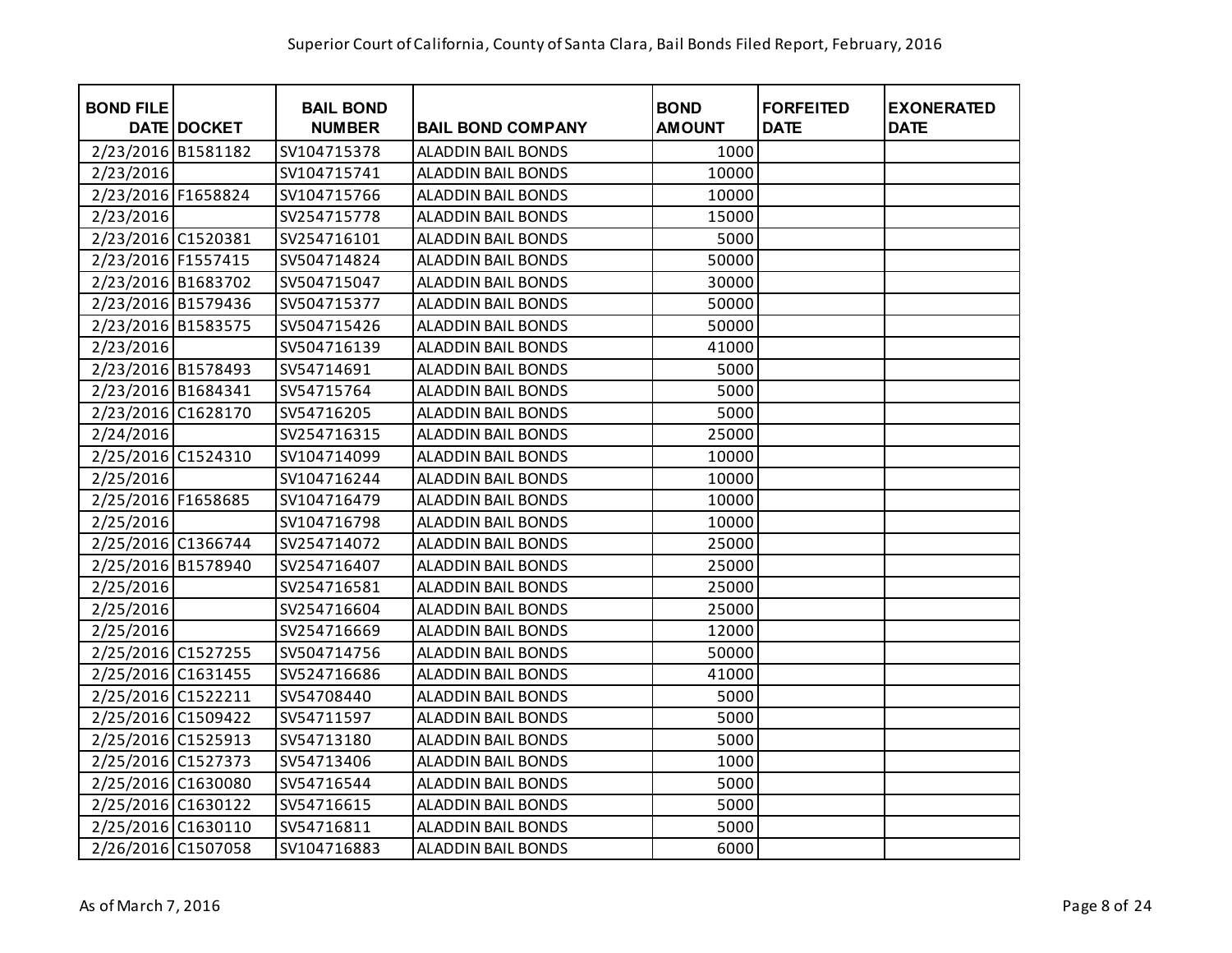| <b>BOND FILE</b>   | <b>DATE DOCKET</b> | <b>BAIL BOND</b><br><b>NUMBER</b> | <b>BAIL BOND COMPANY</b>  | <b>BOND</b><br><b>AMOUNT</b> | <b>FORFEITED</b><br><b>DATE</b> | <b>EXONERATED</b><br><b>DATE</b> |
|--------------------|--------------------|-----------------------------------|---------------------------|------------------------------|---------------------------------|----------------------------------|
| 2/26/2016 B1684000 |                    | SV254715469                       | <b>ALADDIN BAIL BONDS</b> | 15000                        |                                 |                                  |
| 2/26/2016          |                    | SV254716931                       | <b>ALADDIN BAIL BONDS</b> | 25000                        |                                 |                                  |
| 2/26/2016          |                    | SV254716976                       | <b>ALADDIN BAIL BONDS</b> | 23000                        |                                 |                                  |
| 2/26/2016 C1095840 |                    | SV254717121                       | <b>ALADDIN BAIL BONDS</b> | 20000                        |                                 |                                  |
| 2/26/2016          |                    | SV504716951                       | <b>ALADDIN BAIL BONDS</b> | 40000                        |                                 |                                  |
| 2/29/2016 F1346659 |                    | SV1004716963                      | <b>ALADDIN BAIL BONDS</b> | 75000                        |                                 |                                  |
| 2/29/2016          |                    | SV1004718116                      | ALADDIN BAIL BONDS        | 60000                        |                                 |                                  |
| 2/29/2016 C1630827 |                    | SV100-4718410                     | <b>ALADDIN BAIL BONDS</b> | 55000                        |                                 |                                  |
| 2/29/2016 F1557757 |                    | SV104716985                       | ALADDIN BAIL BONDS        | 10000                        |                                 |                                  |
| 2/29/2016 F1658697 |                    | SV254715078                       | <b>ALADDIN BAIL BONDS</b> | 15000                        |                                 |                                  |
| 2/29/2016 C1497218 |                    | SV254715933                       | <b>ALADDIN BAIL BONDS</b> | 20000                        |                                 |                                  |
| 2/29/2016          |                    | SV254717258                       | <b>ALADDIN BAIL BONDS</b> | 25000                        |                                 |                                  |
| 2/29/2016          |                    | SV254717999                       | <b>ALADDIN BAIL BONDS</b> | 5000                         |                                 |                                  |
| 2/29/2016 C1482558 |                    | SV504715772                       | <b>ALADDIN BAIL BONDS</b> | 40000                        |                                 |                                  |
| 2/29/2016 C1520044 |                    | SV504717399                       | ALADDIN BAIL BONDS        | 45000                        |                                 |                                  |
| 2/29/2016          |                    | SV504718115                       | <b>ALADDIN BAIL BONDS</b> | 50000                        |                                 |                                  |
| 2/29/2016          |                    | SV504718213                       | <b>ALADDIN BAIL BONDS</b> | 36000                        |                                 |                                  |
| 2/29/2016 C1106213 |                    | SV54717906                        | ALADDIN BAIL BONDS        | 5000                         |                                 |                                  |
| 2/29/2016 C1521272 |                    | SV54718091                        | ALADDIN BAIL BONDS        | 5000                         |                                 |                                  |
|                    | 2/1/2016 F1557764  | AS15437943                        | ALICE CORTEZ BAIL BONDS   | 10000                        |                                 |                                  |
|                    | 2/1/2016 F1557237  | AS51058910                        | ALICE CORTEZ BAIL BONDS   | 5000                         |                                 |                                  |
|                    | 2/3/2016 F1557414  | AS15437942                        | ALICE CORTEZ BAIL BONDS   | 10000                        |                                 |                                  |
|                    | 2/5/2016 F1557816  | AS15437945                        | ALICE CORTEZ BAIL BONDS   | 10000                        |                                 |                                  |
| 2/16/2016 F1658482 |                    | AS51058911                        | ALICE CORTEZ BAIL BONDS   | 5000                         |                                 |                                  |
| 2/16/2016 F1658815 |                    | AS51058912                        | ALICE CORTEZ BAIL BONDS   | 5000                         |                                 |                                  |
| 2/17/2016 F1658813 |                    | AS15437949                        | ALICE CORTEZ BAIL BONDS   | 10000                        |                                 |                                  |
| 2/17/2016 F1558132 |                    | AS51058913                        | ALICE CORTEZ BAIL BONDS   | 5000                         |                                 |                                  |
| 2/18/2016 F1453318 |                    | AS15437946                        | ALICE CORTEZ BAIL BONDS   | 10000                        |                                 |                                  |
| 2/22/2016 C1631101 |                    | AS100134919                       | ALICE CORTEZ BAIL BONDS   | 50000                        |                                 |                                  |
| 2/23/2016          |                    | AS100134924                       | ALICE CORTEZ BAIL BONDS   | 40000                        |                                 |                                  |
| 2/23/2016          |                    | AS25239851                        | ALICE CORTEZ BAIL BONDS   | 16000                        |                                 |                                  |
| 2/29/2016 F1558057 |                    | AS51058914                        | ALICE CORTEZ BAIL BONDS   | 5000                         |                                 |                                  |
|                    | 2/1/2016 F1557908  | 5113155097                        | <b>ALL PRO BAIL BONDS</b> | 10000                        |                                 |                                  |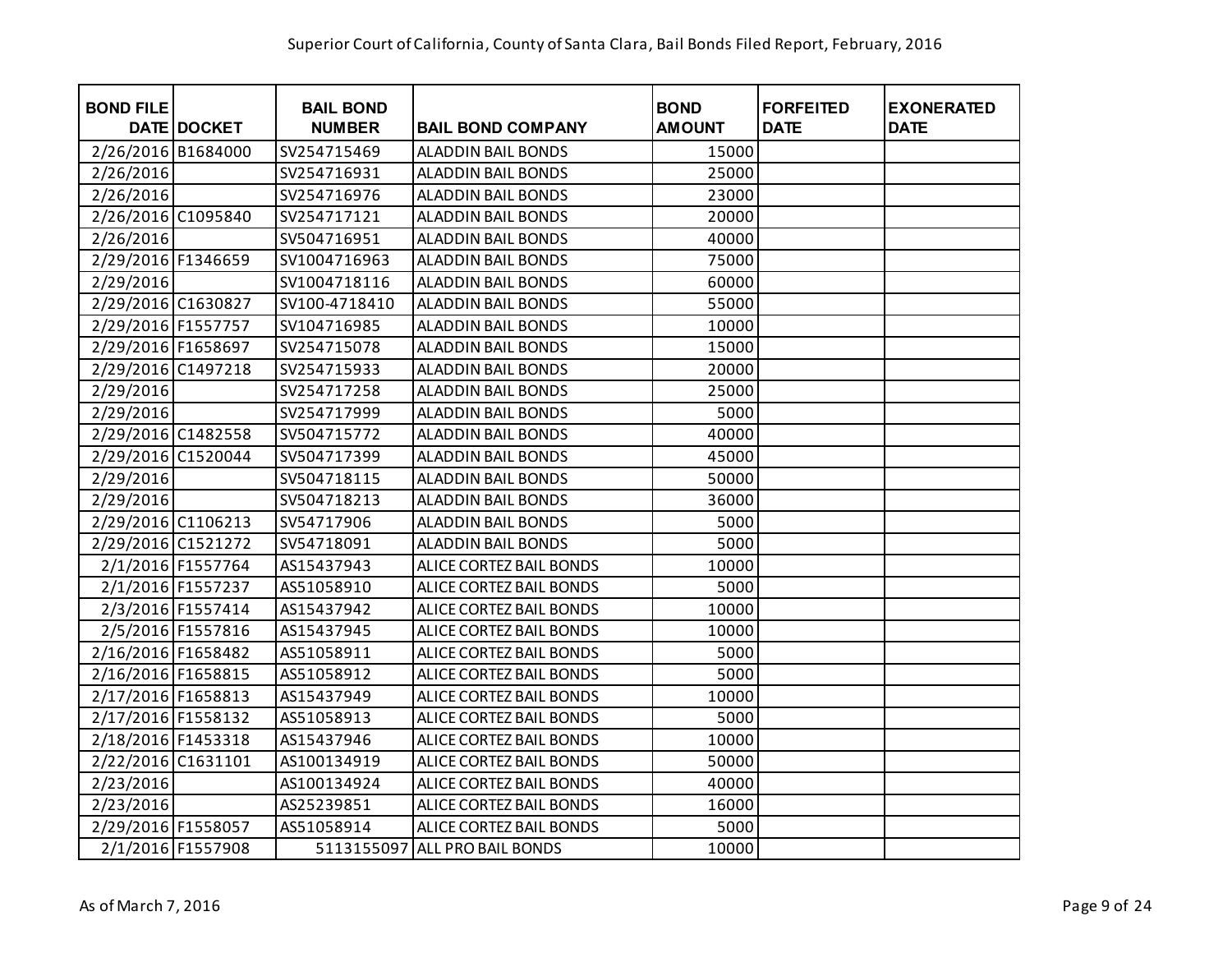| <b>BOND FILE</b> | DATE DOCKET       | <b>BAIL BOND</b><br><b>NUMBER</b> | <b>BAIL BOND COMPANY</b>      | <b>BOND</b><br><b>AMOUNT</b> | <b>FORFEITED</b><br><b>DATE</b> | <b>EXONERATED</b><br><b>DATE</b> |
|------------------|-------------------|-----------------------------------|-------------------------------|------------------------------|---------------------------------|----------------------------------|
|                  | 2/1/2016 C1526001 |                                   | 5113156403 ALL PRO BAIL BONDS | 5000                         |                                 |                                  |
| 2/1/2016         |                   |                                   | 5113156416 ALL PRO BAIL BONDS | 10000                        |                                 |                                  |
| 2/1/2016         |                   |                                   | 5272549030 ALL PRO BAIL BONDS | 20000                        |                                 |                                  |
| 2/1/2016         |                   |                                   | 5272549085 ALL PRO BAIL BONDS | 15000                        |                                 |                                  |
| 2/1/2016         |                   |                                   | 5551477375 ALL PRO BAIL BONDS | 25000                        |                                 |                                  |
|                  | 2/2/2016 F1558400 |                                   | 5105559766 ALL PRO BAIL BONDS | 75000                        |                                 |                                  |
|                  | 2/2/2016 C1527195 |                                   | 5113156391 ALL PRO BAIL BONDS | 5000                         |                                 |                                  |
|                  | 2/2/2016 F1557530 |                                   | 5113156429 ALL PRO BAIL BONDS | 5000                         | 3/1/2016                        |                                  |
| 2/2/2016         |                   |                                   | 5113156432 ALL PRO BAIL BONDS | 1000                         |                                 |                                  |
|                  | 2/2/2016 F1453655 |                                   | 5113156461 ALL PRO BAIL BONDS | 5000                         |                                 |                                  |
|                  | 2/2/2016 F1558188 |                                   | 5113156474 ALL PRO BAIL BONDS | 10000                        |                                 |                                  |
|                  | 2/2/2016 C1506852 |                                   | 5113199431 ALL PRO BAIL BONDS | 6000                         |                                 | 2/24/2016                        |
|                  | 2/2/2016 C1524485 |                                   | 5113199460 ALL PRO BAIL BONDS | 5000                         |                                 |                                  |
|                  | 2/2/2016 C1472406 |                                   | 5272548426 ALL PRO BAIL BONDS | 25000                        |                                 | 2/18/2016                        |
|                  | 2/2/2016 C1488134 |                                   | 5272548442 ALL PRO BAIL BONDS | 25000                        |                                 | 2/18/2016                        |
|                  | 2/3/2016 C1527661 |                                   | 5105559779 ALL PRO BAIL BONDS | 77000                        |                                 |                                  |
| 2/3/2016         |                   |                                   | 5113199387 ALL PRO BAIL BONDS | 5000                         |                                 |                                  |
| 2/3/2016         |                   |                                   | 5113199390 ALL PRO BAIL BONDS | 5000                         |                                 |                                  |
|                  | 2/3/2016 C1363911 |                                   | 5272518681 ALL PRO BAIL BONDS | 20000                        | 2/3/2016                        |                                  |
|                  | 2/3/2016 F1556013 |                                   | 5272518764 ALL PRO BAIL BONDS | 25000                        |                                 |                                  |
|                  | 2/3/2016 F1553930 |                                   | 5551477292 ALL PRO BAIL BONDS | 15000                        |                                 |                                  |
|                  | 2/4/2016 B1684061 |                                   | 5105559740 ALL PRO BAIL BONDS | 101000                       |                                 |                                  |
|                  | 2/4/2016 C1479555 |                                   | 5105559782 ALL PRO BAIL BONDS | 75000                        |                                 |                                  |
|                  | 2/5/2016 C1360541 |                                   | 5113199329 ALL PRO BAIL BONDS | 10000                        |                                 |                                  |
| 2/5/2016         |                   |                                   | 5113199444 ALL PRO BAIL BONDS | 6000                         |                                 |                                  |
|                  | 2/5/2016 F1558062 |                                   | 5272518793 ALL PRO BAIL BONDS | 5000                         |                                 |                                  |
|                  | 2/5/2016 B1472394 |                                   | 5272549100 ALL PRO BAIL BONDS | 10000                        |                                 |                                  |
| 2/5/2016         |                   |                                   | 5272586839 ALL PRO BAIL BONDS | 25000                        |                                 |                                  |
| 2/5/2016         |                   |                                   | 5272586871 ALL PRO BAIL BONDS | 15000                        |                                 |                                  |
|                  | 2/8/2016 C1358458 |                                   | 5113155013 ALL PRO BAIL BONDS | 5000                         |                                 |                                  |
|                  | 2/8/2016 C1486089 |                                   | 5113155026 ALL PRO BAIL BONDS | 7000                         |                                 | 3/1/2016                         |
|                  | 2/8/2016 C1524825 |                                   | 5113155310 ALL PRO BAIL BONDS | 10000                        |                                 |                                  |
|                  | 2/8/2016 B1581476 |                                   | 5113156445 ALL PRO BAIL BONDS | 5000                         |                                 |                                  |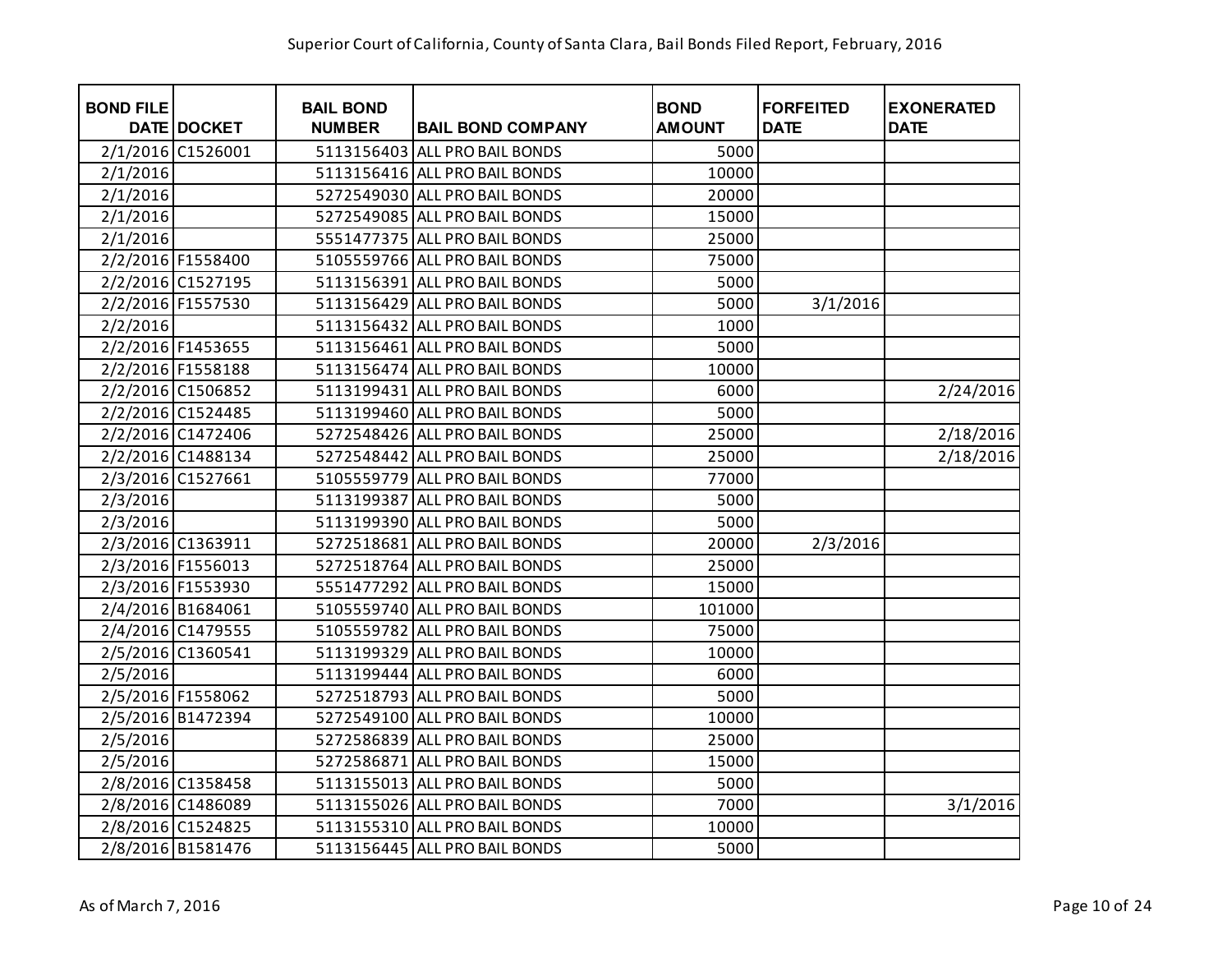| <b>BOND FILE</b>   | <b>DATE DOCKET</b> | <b>BAIL BOND</b><br><b>NUMBER</b> | <b>BAIL BOND COMPANY</b>      | <b>BOND</b><br><b>AMOUNT</b> | <b>FORFEITED</b><br><b>DATE</b> | <b>EXONERATED</b><br><b>DATE</b> |
|--------------------|--------------------|-----------------------------------|-------------------------------|------------------------------|---------------------------------|----------------------------------|
|                    | 2/8/2016 B1582929  |                                   | 5113156458 ALL PRO BAIL BONDS | 5000                         |                                 |                                  |
|                    | 2/8/2016 C1527259  |                                   | 5113199402 ALL PRO BAIL BONDS | 5000                         |                                 |                                  |
|                    | 2/8/2016 C1526741  |                                   | 5113199415 ALL PRO BAIL BONDS | 5000                         |                                 |                                  |
|                    | 2/8/2016 B1583646  |                                   | 5250053050 ALL PRO BAIL BONDS | 201000                       |                                 |                                  |
|                    | 2/8/2016 C1493604  |                                   | 5551461334 ALL PRO BAIL BONDS | 25000                        |                                 |                                  |
| 2/8/2016           |                    |                                   | 5551477276 ALL PRO BAIL BONDS | 31000                        |                                 |                                  |
| 2/9/2016           |                    |                                   | 5105559795 ALL PRO BAIL BONDS | 72000                        |                                 |                                  |
|                    | 2/9/2016 C1516503  |                                   | 5113156528 ALL PRO BAIL BONDS | 5000                         |                                 |                                  |
|                    | 2/9/2016 C1521406  |                                   | 5113199288 ALL PRO BAIL BONDS | 5000                         |                                 |                                  |
|                    | 2/9/2016 C1506286  |                                   | 5113199303 ALL PRO BAIL BONDS | 10000                        |                                 |                                  |
| 2/9/2016           |                    |                                   | 5113199332 ALL PRO BAIL BONDS | 10000                        |                                 |                                  |
| 2/9/2016           |                    |                                   | 5272586785 ALL PRO BAIL BONDS | 25000                        |                                 |                                  |
| 2/9/2016           |                    |                                   | 5272586798 ALL PRO BAIL BONDS | 12000                        |                                 |                                  |
| 2/9/2016           |                    |                                   | 5272586813 ALL PRO BAIL BONDS | 15000                        |                                 |                                  |
|                    | 2/9/2016 F1556999  |                                   | 5272586826 ALL PRO BAIL BONDS | 25000                        |                                 |                                  |
| 2/9/2016           |                    |                                   | 5551518647 ALL PRO BAIL BONDS | 35000                        |                                 |                                  |
| 2/10/2016          |                    |                                   | 5272586800 ALL PRO BAIL BONDS | 25000                        |                                 |                                  |
| 2/10/2016          |                    |                                   | 5551477391 ALL PRO BAIL BONDS | 26000                        |                                 |                                  |
| 2/11/2016          |                    |                                   | 5113156515 ALL PRO BAIL BONDS | 5000                         |                                 |                                  |
| 2/11/2016 C1511389 |                    |                                   | 5551450989 ALL PRO BAIL BONDS | 50000                        |                                 |                                  |
| 2/16/2016 C1520437 |                    |                                   | 55158593 ALL PRO BAIL BONDS   | 30000                        |                                 |                                  |
| 2/16/2016 C1524104 |                    |                                   | 527586743 ALL PRO BAIL BONDS  | 25000                        |                                 |                                  |
| 2/16/2016 C1514543 |                    |                                   | 5113199246 ALL PRO BAIL BONDS | 10000                        |                                 |                                  |
| 2/16/2016 C1370930 |                    |                                   | 5272586727 ALL PRO BAIL BONDS | 15000                        |                                 | 3/2/2016                         |
| 2/16/2016 C1496145 |                    |                                   | 5272586730 ALL PRO BAIL BONDS | 15000                        |                                 |                                  |
| 2/16/2016 C1513177 |                    |                                   | 5551518580 ALL PRO BAIL BONDS | 50000                        |                                 |                                  |
| 2/16/2016 C1630558 |                    |                                   | 5551518618 ALL PRO BAIL BONDS | 45000                        |                                 |                                  |
| 2/16/2016          |                    | 527258664-4                       | ALL PRO BAIL BONDS            | 12000                        |                                 |                                  |
| 2/16/2016          |                    | 527258668-6                       | ALL PRO BAIL BONDS            | 21000                        |                                 |                                  |
| 2/16/2016          |                    | 527258669-9                       | ALL PRO BAIL BONDS            | 20000                        |                                 |                                  |
| 2/16/2016          |                    | 527258675-6                       | ALL PRO BAIL BONDS            | 25000                        |                                 |                                  |
| 2/16/2016          |                    | 527258677-2                       | ALL PRO BAIL BONDS            | 25000                        |                                 |                                  |
| 2/16/2016          |                    | 52758676-9                        | ALL PRO BAIL BONDS            | 25000                        |                                 |                                  |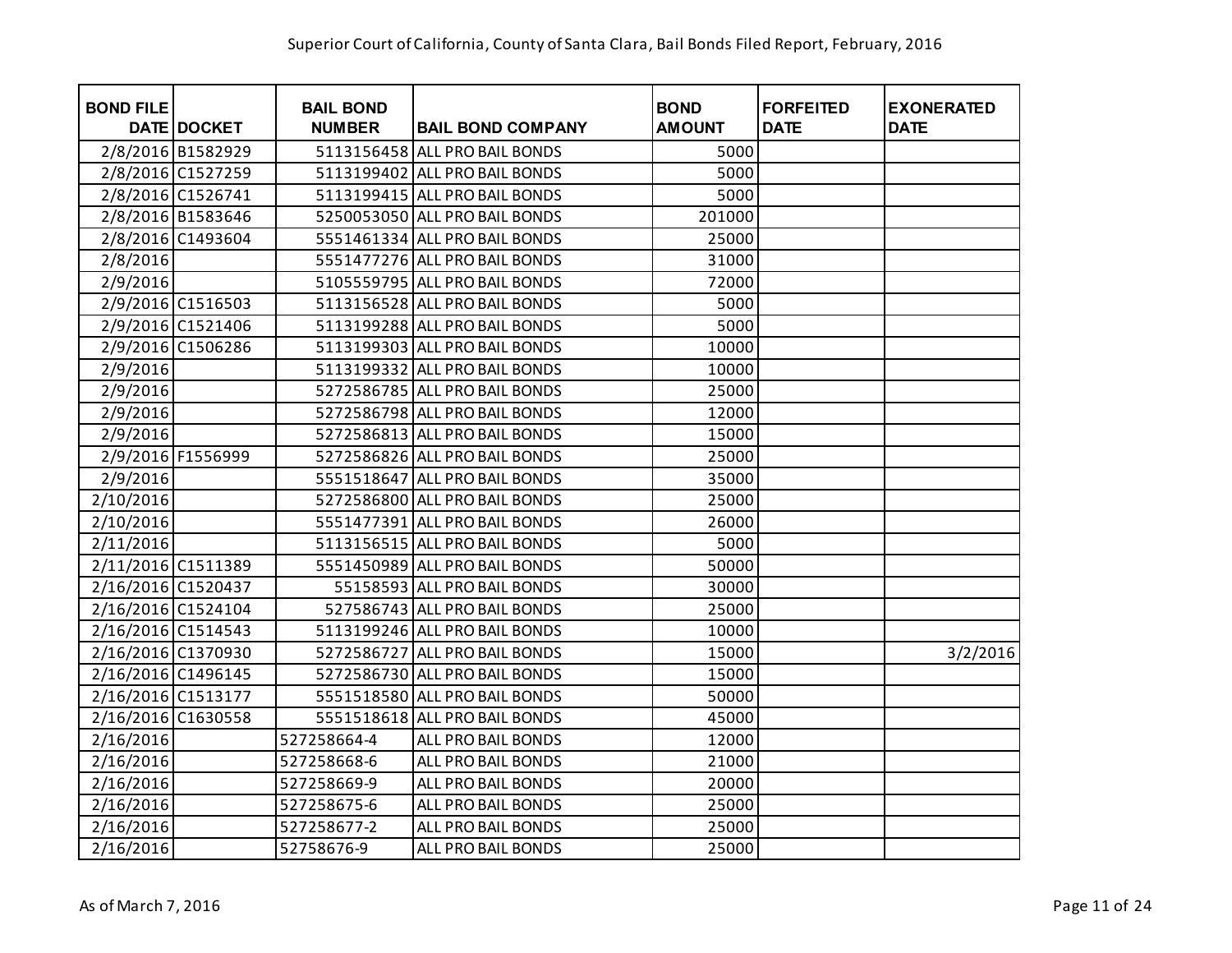| <b>BOND FILE</b>   | DATE DOCKET | <b>BAIL BOND</b><br><b>NUMBER</b> | <b>BAIL BOND COMPANY</b>      | <b>BOND</b><br><b>AMOUNT</b> | <b>FORFEITED</b><br><b>DATE</b> | <b>EXONERATED</b><br><b>DATE</b> |
|--------------------|-------------|-----------------------------------|-------------------------------|------------------------------|---------------------------------|----------------------------------|
| 2/16/2016          |             | 555151860-5                       | ALL PRO BAIL BONDS            | 40000                        |                                 |                                  |
| 2/17/2016          |             |                                   | 5113156557 ALL PRO BAIL BONDS | 10000                        |                                 |                                  |
| 2/17/2016 B1581890 |             |                                   | 5113201220 ALL PRO BAIL BONDS | 6500                         |                                 |                                  |
| 2/17/2016 C1508355 |             |                                   | 5150061069 ALL PRO BAIL BONDS | 150000                       |                                 |                                  |
| 2/17/2016 B1582884 |             |                                   | 5272548608 ALL PRO BAIL BONDS | 15000                        |                                 |                                  |
| 2/17/2016          |             |                                   | 5272586657 ALL PRO BAIL BONDS | 10000                        |                                 |                                  |
| 2/17/2016          |             |                                   | 5272586714 ALL PRO BAIL BONDS | 25000                        |                                 |                                  |
| 2/18/2016 F1555436 |             |                                   | 5113199233 ALL PRO BAIL BONDS | 5000                         |                                 |                                  |
| 2/18/2016 C1527102 |             |                                   | 5113199262 ALL PRO BAIL BONDS | 10000                        |                                 |                                  |
| 2/18/2016          |             |                                   | 5551463929 ALL PRO BAIL BONDS | 50000                        |                                 |                                  |
| 2/18/2016 C1527364 |             | 511315650-2                       | ALL PRO BAIL BONDS            | 10000                        |                                 |                                  |
| 2/18/2016 C1236489 |             | 511319931-6                       | ALL PRO BAIL BONDS            | 5000                         |                                 |                                  |
| 2/19/2016 B1683923 |             |                                   | 5113199291 ALL PRO BAIL BONDS | 5000                         |                                 |                                  |
| 2/19/2016 C1497767 |             |                                   | 5113225701 ALL PRO BAIL BONDS | 6000                         | 2/19/2016                       |                                  |
| 2/19/2016 C1509484 |             |                                   | 5113225714 ALL PRO BAIL BONDS | 5000                         | 2/19/2016                       |                                  |
| 2/19/2016 C1629158 |             |                                   | 5113225727 ALL PRO BAIL BONDS | 5000                         |                                 |                                  |
| 2/19/2016 C1526508 |             |                                   | 5113225730 ALL PRO BAIL BONDS | 10000                        |                                 |                                  |
| 2/19/2016 B1583528 |             |                                   | 5272549043 ALL PRO BAIL BONDS | 15000                        |                                 |                                  |
| 2/19/2016          |             |                                   | 5272549069 ALL PRO BAIL BONDS | 25000                        |                                 |                                  |
| 2/22/2016 C1527692 |             |                                   | 5113199220 ALL PRO BAIL BONDS | 7500                         |                                 |                                  |
| 2/22/2016          |             |                                   | 5113225673 ALL PRO BAIL BONDS | 4000                         |                                 |                                  |
| 2/22/2016          |             |                                   | 5272586701 ALL PRO BAIL BONDS | 25000                        |                                 |                                  |
| 2/22/2016 C1490672 |             |                                   | 5272588578 ALL PRO BAIL BONDS | 15000                        |                                 |                                  |
| 2/22/2016 C1490569 |             |                                   | 5272588581 ALL PRO BAIL BONDS | 15000                        |                                 |                                  |
| 2/22/2016 C1496032 |             |                                   | 5272617977 ALL PRO BAIL BONDS | 20000                        |                                 |                                  |
| 2/23/2016 B1683925 |             |                                   | 5113156560 ALL PRO BAIL BONDS | 5000                         |                                 |                                  |
| 2/23/2016          |             |                                   | 5113225587 ALL PRO BAIL BONDS | 10000                        |                                 |                                  |
| 2/23/2016          |             |                                   | 5113225644 ALL PRO BAIL BONDS | 5000                         |                                 |                                  |
| 2/23/2016 B1581317 |             |                                   | 5113225657 ALL PRO BAIL BONDS | 5000                         |                                 |                                  |
| 2/23/2016 B1476162 |             |                                   | 5113225686 ALL PRO BAIL BONDS | 5000                         |                                 |                                  |
| 2/23/2016 F1658963 |             |                                   | 5272549056 ALL PRO BAIL BONDS | 25000                        |                                 |                                  |
| 2/24/2016          |             |                                   | 5113156531 ALL PRO BAIL BONDS | 10000                        |                                 |                                  |
| 2/24/2016          |             |                                   | 5113225574 ALL PRO BAIL BONDS | 5000                         |                                 |                                  |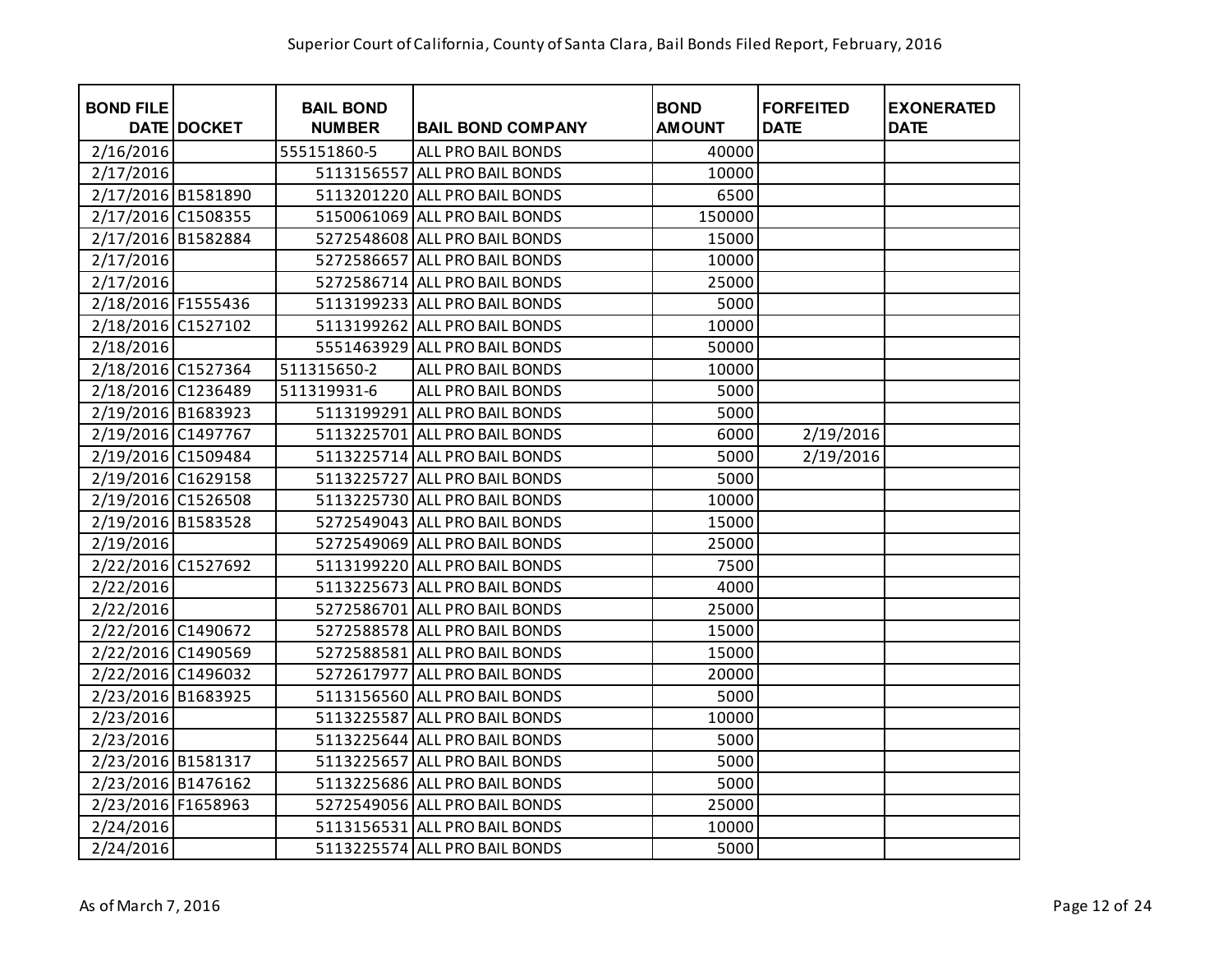| <b>BOND FILE</b>   | <b>DATE DOCKET</b> | <b>BAIL BOND</b><br><b>NUMBER</b> | <b>BAIL BOND COMPANY</b>      | <b>BOND</b><br><b>AMOUNT</b> | <b>FORFEITED</b><br><b>DATE</b> | <b>EXONERATED</b><br><b>DATE</b> |
|--------------------|--------------------|-----------------------------------|-------------------------------|------------------------------|---------------------------------|----------------------------------|
| 2/24/2016 C1629505 |                    |                                   | 5113225590 ALL PRO BAIL BONDS | 5000                         |                                 |                                  |
| 2/25/2016 C1525143 |                    |                                   | 5272586420 ALL PRO BAIL BONDS | 5000                         |                                 |                                  |
| 2/25/2016 F1557634 |                    |                                   | 5272586532 ALL PRO BAIL BONDS | 20000                        |                                 |                                  |
| 2/25/2016          |                    |                                   | 5272610936 ALL PRO BAIL BONDS | 25000                        |                                 |                                  |
| 2/25/2016          |                    |                                   | 5551463903 ALL PRO BAIL BONDS | 41000                        |                                 |                                  |
| 2/26/2016 C1516717 |                    |                                   | 5113156573 ALL PRO BAIL BONDS | 10000                        |                                 |                                  |
| 2/26/2016 C1512278 |                    |                                   | 5113156586 ALL PRO BAIL BONDS | 10000                        |                                 |                                  |
| 2/26/2016 C1514799 |                    |                                   | 5113156599 ALL PRO BAIL BONDS | 10000                        |                                 |                                  |
| 2/26/2016 B1684643 |                    |                                   | 5272549072 ALL PRO BAIL BONDS | 20000                        |                                 |                                  |
| 2/29/2016          |                    |                                   | 5113156601 ALL PRO BAIL BONDS | 1000                         |                                 |                                  |
| 2/29/2016 F1557909 |                    |                                   | 5113156614 ALL PRO BAIL BONDS | 10000                        |                                 |                                  |
| 2/29/2016          |                    |                                   | 5113225545 ALL PRO BAIL BONDS | 10000                        |                                 |                                  |
| 2/29/2016 C1526682 |                    |                                   | 5113225602 ALL PRO BAIL BONDS | 10000                        |                                 |                                  |
| 2/29/2016 C1525415 |                    |                                   | 5113225628 ALL PRO BAIL BONDS | 5000                         |                                 |                                  |
| 2/29/2016 C1523187 |                    |                                   | 5272549113 ALL PRO BAIL BONDS | 25000                        |                                 |                                  |
| 2/29/2016          |                    |                                   | 5272549126 ALL PRO BAIL BONDS | 16000                        |                                 |                                  |
| 2/29/2016 F1658425 |                    |                                   | 5272610907 ALL PRO BAIL BONDS | 25000                        |                                 |                                  |
| 2/29/2016          |                    |                                   | 5272610910 ALL PRO BAIL BONDS | 25000                        |                                 |                                  |
| 2/29/2016 B1683957 |                    |                                   | 5272610923 ALL PRO BAIL BONDS | 25000                        |                                 |                                  |
|                    | 2/3/2016 F1556183  | IS30K186156                       | <b>AMIGO BAIL BONDS</b>       | 15000                        |                                 |                                  |
| 2/16/2016          |                    | IS30K-186158                      | AMIGO BAIL BONDS              | 25000                        |                                 |                                  |
| 2/22/2016 C1526009 |                    | IS30K186159                       | <b>AMIGO BAIL BONDS</b>       | 10000                        |                                 |                                  |
| 2/22/2016 C1527240 |                    | IS50K114672                       | <b>AMIGO BAIL BONDS</b>       | 25000                        |                                 |                                  |
|                    | 2/1/2016 C1521960  | T1050545563                       | <b>BAD BOYS BAIL BONDS</b>    | 10000                        |                                 | 3/1/2016                         |
|                    | 2/1/2016 C1501930  | T1050545564                       | <b>BAD BOYS BAIL BONDS</b>    | 5000                         |                                 |                                  |
| 2/1/2016           |                    | T1050545565                       | <b>BAD BOYS BAIL BONDS</b>    | 10000                        |                                 |                                  |
| 2/1/2016           |                    | T1050545566                       | <b>BAD BOYS BAIL BONDS</b>    | 10000                        |                                 |                                  |
| 2/1/2016           |                    | T2550545579                       | <b>BAD BOYS BAIL BONDS</b>    | 21000                        |                                 |                                  |
| 2/1/2016           |                    | T5050544599                       | <b>BAD BOYS BAIL BONDS</b>    | 36000                        |                                 |                                  |
|                    | 2/2/2016 C1513953  | T1050546442                       | <b>BAD BOYS BAIL BONDS</b>    | 6000                         |                                 |                                  |
|                    | 2/2/2016 C1527103  | T2550546458                       | <b>BAD BOYS BAIL BONDS</b>    | 16000                        | 2/26/2016                       |                                  |
| 2/2/2016           |                    | T2550546461                       | <b>BAD BOYS BAIL BONDS</b>    | 25000                        |                                 |                                  |
| 2/2/2016           |                    | T5050544284                       | <b>BAD BOYS BAIL BONDS</b>    | 50000                        |                                 |                                  |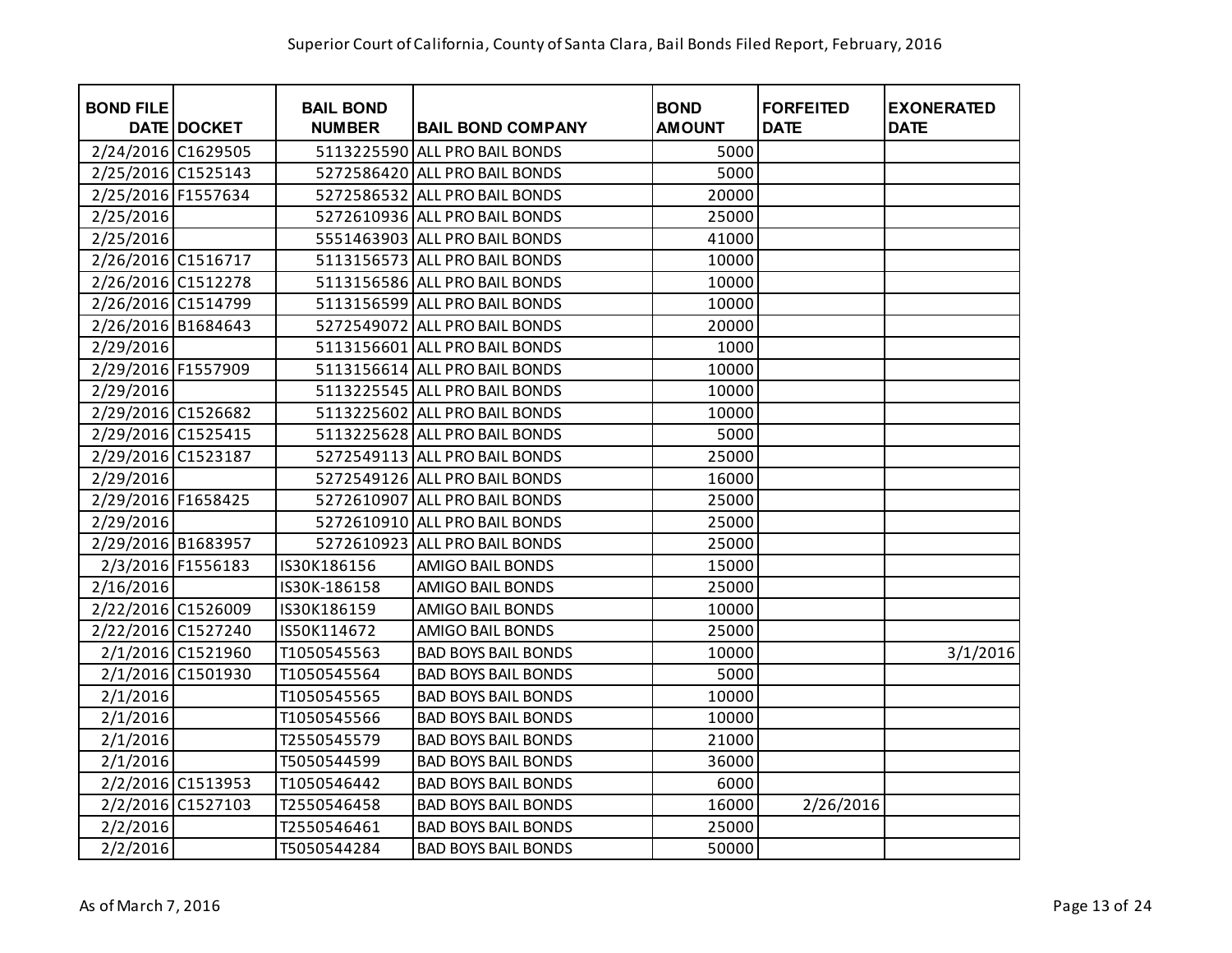| <b>BOND FILE</b>   | <b>DATE DOCKET</b> | <b>BAIL BOND</b><br><b>NUMBER</b> | <b>BAIL BOND COMPANY</b>   | <b>BOND</b><br><b>AMOUNT</b> | <b>FORFEITED</b><br><b>DATE</b> | <b>EXONERATED</b><br><b>DATE</b> |
|--------------------|--------------------|-----------------------------------|----------------------------|------------------------------|---------------------------------|----------------------------------|
|                    | 2/2/2016 C1521421  | T5050545446                       | <b>BAD BOYS BAIL BONDS</b> | 20000                        | 2/9/2016                        |                                  |
|                    | 2/2/2016 C1524826  | T550542618                        | <b>BAD BOYS BAIL BONDS</b> | 5000                         |                                 |                                  |
|                    | 2/2/2016 C1497891  | T550542949                        | <b>BAD BOYS BAIL BONDS</b> | 2000                         |                                 |                                  |
| 2/3/2016           |                    | T10050532618                      | <b>BAD BOYS BAIL BONDS</b> | 89000                        |                                 |                                  |
|                    | 2/3/2016 B1582664  | T10050545457                      | <b>BAD BOYS BAIL BONDS</b> | 60000                        |                                 |                                  |
|                    | 2/3/2016 C1356368  | T10050545459                      | <b>BAD BOYS BAIL BONDS</b> | 100000                       |                                 | 2/22/2016                        |
|                    | 2/3/2016 C1629148  | T5050545444                       | <b>BAD BOYS BAIL BONDS</b> | 25000                        |                                 |                                  |
|                    | 2/5/2016 C1487350  | T10050546825                      | <b>BAD BOYS BAIL BONDS</b> | 100000                       |                                 |                                  |
|                    | 2/5/2016 B1471704  | T1050546811                       | <b>BAD BOYS BAIL BONDS</b> | 10000                        |                                 |                                  |
|                    | 2/5/2016 C1526738  | T2550521409                       | <b>BAD BOYS BAIL BONDS</b> | 25000                        |                                 |                                  |
| 2/5/2016           |                    | T2550545582                       | <b>BAD BOYS BAIL BONDS</b> | 16000                        |                                 |                                  |
| 2/5/2016           |                    | T2550546454                       | <b>BAD BOYS BAIL BONDS</b> | 25000                        |                                 |                                  |
| 2/5/2016           |                    | T2550546456                       | <b>BAD BOYS BAIL BONDS</b> | 25000                        |                                 |                                  |
| 2/5/2016           |                    | T5050544600                       | <b>BAD BOYS BAIL BONDS</b> | 25000                        |                                 |                                  |
| 2/5/2016           |                    | T5050546484                       | <b>BAD BOYS BAIL BONDS</b> | 20000                        |                                 |                                  |
|                    | 2/8/2016 F1558192  | T1050546441                       | <b>BAD BOYS BAIL BONDS</b> | 10000                        |                                 |                                  |
|                    | 2/8/2016 C1526743  | T5050541785                       | <b>BAD BOYS BAIL BONDS</b> | 15000                        |                                 | 3/1/2016                         |
|                    | 2/8/2016 CC263479  | T550541759                        | <b>BAD BOYS BAIL BONDS</b> | 1280                         |                                 | 3/2/2016                         |
|                    | 2/9/2016 C1629830  | T1050546808                       | <b>BAD BOYS BAIL BONDS</b> | 10000                        |                                 | 2/11/2016                        |
| 2/9/2016           |                    | T1050547369                       | <b>BAD BOYS BAIL BONDS</b> | 10000                        |                                 |                                  |
| 2/9/2016           |                    | T2550546814                       | <b>BAD BOYS BAIL BONDS</b> | 16000                        |                                 |                                  |
|                    | 2/9/2016 C1496288  | T550541756                        | <b>BAD BOYS BAIL BONDS</b> | 5000                         |                                 |                                  |
| 2/9/2016           |                    | T7550545449                       | <b>BAD BOYS BAIL BONDS</b> | 70000                        |                                 |                                  |
| 2/10/2016          |                    | T10050547447                      | <b>BAD BOYS BAIL BONDS</b> | 60000                        |                                 |                                  |
| 2/10/2016 C1511454 |                    | T5050546819                       | <b>BAD BOYS BAIL BONDS</b> | 35000                        |                                 |                                  |
| 2/10/2016          |                    | T550541758                        | <b>BAD BOYS BAIL BONDS</b> | 4000                         |                                 |                                  |
| 2/10/2016          |                    | T550546805                        | <b>BAD BOYS BAIL BONDS</b> | 1000                         |                                 |                                  |
| 2/11/2016 B1579364 |                    | T550541757                        | <b>BAD BOYS BAIL BONDS</b> | 5000                         |                                 |                                  |
| 2/16/2016 B1684061 |                    | T10050547448                      | <b>BAD BOYS BAIL BONDS</b> | 81000                        | 2/19/2016                       |                                  |
| 2/16/2016 C1109951 |                    | T1050544258                       | <b>BAD BOYS BAIL BONDS</b> | 7500                         |                                 |                                  |
| 2/16/2016 C1521431 |                    | T25050532228                      | <b>BAD BOYS BAIL BONDS</b> | 177000                       |                                 |                                  |
| 2/16/2016          |                    | T25-50547403                      | <b>BAD BOYS BAIL BONDS</b> | 15000                        |                                 |                                  |
| 2/16/2016          |                    | T25-50547404                      | <b>BAD BOYS BAIL BONDS</b> | 20000                        |                                 |                                  |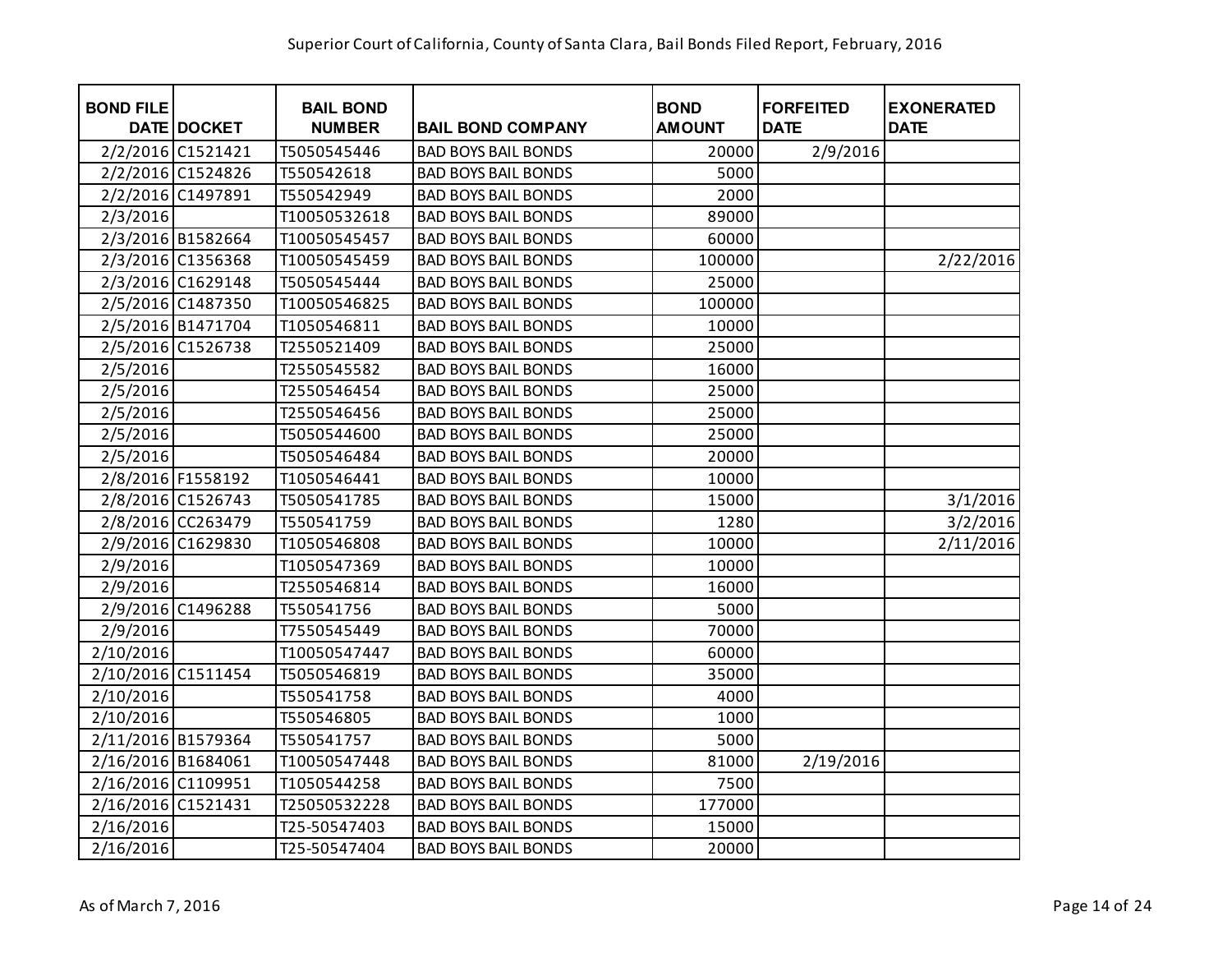| <b>BOND FILE</b>   | DATE DOCKET | <b>BAIL BOND</b><br><b>NUMBER</b> | <b>BAIL BOND COMPANY</b>   | <b>BOND</b><br><b>AMOUNT</b> | <b>FORFEITED</b><br><b>DATE</b> | <b>EXONERATED</b><br><b>DATE</b> |
|--------------------|-------------|-----------------------------------|----------------------------|------------------------------|---------------------------------|----------------------------------|
| 2/16/2016          |             | T25-50547720                      | <b>BAD BOYS BAIL BONDS</b> | 25000                        |                                 |                                  |
| 2/16/2016 C1630307 |             | T2550547721                       | <b>BAD BOYS BAIL BONDS</b> | 20000                        |                                 |                                  |
| 2/16/2016 C1508275 |             | T550547343                        | <b>BAD BOYS BAIL BONDS</b> | 5000                         |                                 |                                  |
| 2/16/2016 C1492615 |             | T550547346                        | <b>BAD BOYS BAIL BONDS</b> | 3000                         |                                 |                                  |
| 2/17/2016 F1557175 |             | T1050544572                       | <b>BAD BOYS BAIL BONDS</b> | 10000                        |                                 |                                  |
| 2/17/2016          |             | T5050523823                       | <b>BAD BOYS BAIL BONDS</b> | 20000                        |                                 |                                  |
| 2/18/2016          |             | T2550547402                       | <b>BAD BOYS BAIL BONDS</b> | 20000                        |                                 |                                  |
| 2/18/2016          |             | T5050547749                       | <b>BAD BOYS BAIL BONDS</b> | 50000                        |                                 |                                  |
| 2/18/2016 C1233898 |             | T5050547750                       | <b>BAD BOYS BAIL BONDS</b> | 50000                        |                                 |                                  |
| 2/19/2016 B1683987 |             | T1050547367                       | <b>BAD BOYS BAIL BONDS</b> | 5000                         |                                 |                                  |
| 2/22/2016          |             | T1050545409                       | <b>BAD BOYS BAIL BONDS</b> | 10000                        |                                 |                                  |
| 2/22/2016 C1519781 |             | T1050546440                       | <b>BAD BOYS BAIL BONDS</b> | 5000                         |                                 |                                  |
| 2/22/2016 C1629503 |             | T1M50539269                       | <b>BAD BOYS BAIL BONDS</b> | 75000                        |                                 |                                  |
| 2/22/2016          |             | T2550547400                       | <b>BAD BOYS BAIL BONDS</b> | 21000                        |                                 |                                  |
| 2/22/2016 C1527601 |             | T2550547405                       | <b>BAD BOYS BAIL BONDS</b> | 7500                         |                                 |                                  |
| 2/22/2016          |             | T2550548063                       | <b>BAD BOYS BAIL BONDS</b> | 25000                        |                                 |                                  |
| 2/22/2016          |             | T5050543049                       | <b>BAD BOYS BAIL BONDS</b> | 35000                        |                                 |                                  |
| 2/22/2016          |             | T5050547433                       | <b>BAD BOYS BAIL BONDS</b> | 50000                        |                                 |                                  |
| 2/22/2016 C1629059 |             | T5050547434                       | <b>BAD BOYS BAIL BONDS</b> | 12000                        |                                 |                                  |
| 2/22/2016          |             | T5050547751                       | <b>BAD BOYS BAIL BONDS</b> | 35000                        |                                 |                                  |
| 2/22/2016 C1482422 |             | T550544559                        | <b>BAD BOYS BAIL BONDS</b> | 5000                         |                                 |                                  |
| 2/22/2016 C1526655 |             | T550547345                        | <b>BAD BOYS BAIL BONDS</b> | 5000                         |                                 |                                  |
| 2/23/2016 B1583064 |             | T1050544575                       | <b>BAD BOYS BAIL BONDS</b> | 10000                        |                                 |                                  |
| 2/23/2016          |             | T2550548327                       | <b>BAD BOYS BAIL BONDS</b> | 25000                        |                                 |                                  |
| 2/23/2016          |             | T5050548084                       | <b>BAD BOYS BAIL BONDS</b> | 20000                        |                                 |                                  |
| 2/23/2016 C1630643 |             | T5050548085                       | <b>BAD BOYS BAIL BONDS</b> | 30000                        |                                 |                                  |
| 2/24/2016 C1527060 |             | T1050548311                       | <b>BAD BOYS BAIL BONDS</b> | 10000                        |                                 |                                  |
| 2/25/2016          |             | T10050548352                      | <b>BAD BOYS BAIL BONDS</b> | 100000                       |                                 |                                  |
| 2/25/2016 C1478214 |             | T10050548775                      | <b>BAD BOYS BAIL BONDS</b> | 100000                       |                                 |                                  |
| 2/25/2016          |             | T2550547398                       | <b>BAD BOYS BAIL BONDS</b> | 15000                        |                                 |                                  |
| 2/25/2016 F1558004 |             | T255058062                        | <b>BAD BOYS BAIL BONDS</b> | 15000                        |                                 |                                  |
| 2/25/2016 C1630644 |             | T50050532622                      | <b>BAD BOYS BAIL BONDS</b> | 100000                       |                                 |                                  |
| 2/25/2016 C1630290 |             | T505547747                        | <b>BAD BOYS BAIL BONDS</b> | 50000                        |                                 |                                  |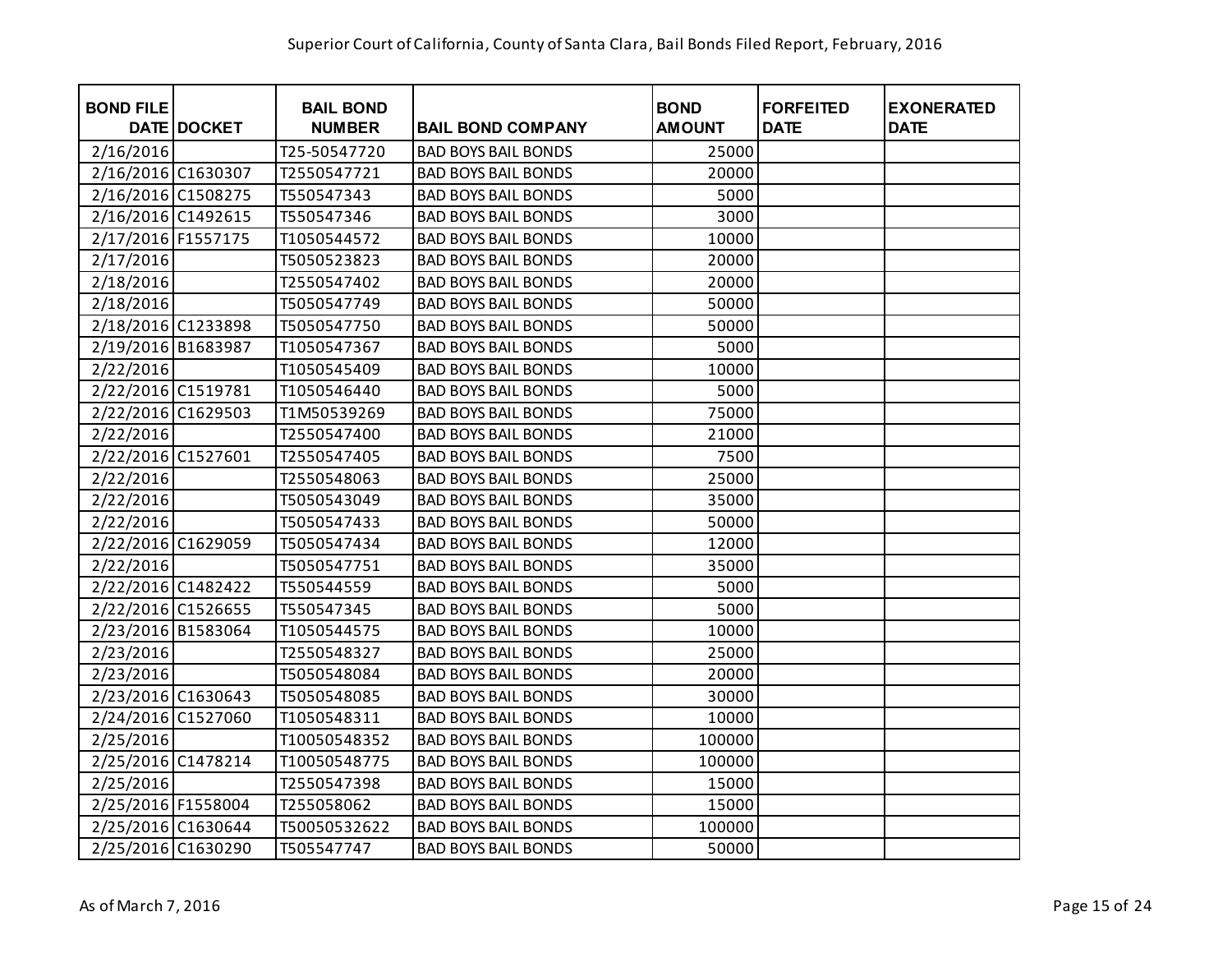| <b>BOND FILE</b>          | <b>DATE DOCKET</b> | <b>BAIL BOND</b><br><b>NUMBER</b> | <b>BAIL BOND COMPANY</b>       | <b>BOND</b><br><b>AMOUNT</b> | <b>FORFEITED</b><br><b>DATE</b> | <b>EXONERATED</b><br><b>DATE</b> |
|---------------------------|--------------------|-----------------------------------|--------------------------------|------------------------------|---------------------------------|----------------------------------|
| 2/25/2016                 |                    | T550544560                        | <b>BAD BOYS BAIL BONDS</b>     | 1000                         |                                 |                                  |
| 2/25/2016 C1631449        |                    | T550548302                        | <b>BAD BOYS BAIL BONDS</b>     | 3000                         |                                 |                                  |
| 2/25/2016 C1628312        |                    | T7550548351                       | <b>BAD BOYS BAIL BONDS</b>     | 75000                        |                                 |                                  |
| 2/26/2016 BB259765        |                    | T1050547706                       | <b>BAD BOYS BAIL BONDS</b>     | 6000                         |                                 |                                  |
| 2/26/2016 B1580237        |                    | T1050547707                       | <b>BAD BOYS BAIL BONDS</b>     | 10000                        |                                 |                                  |
| 2/26/2016 C1526618        |                    | T1050548707                       | <b>BAD BOYS BAIL BONDS</b>     | 5000                         |                                 |                                  |
| 2/26/2016                 |                    | T2550548060                       | <b>BAD BOYS BAIL BONDS</b>     | 25000                        |                                 |                                  |
| 2/26/2016 C1629691        |                    | T2550549176                       | <b>BAD BOYS BAIL BONDS</b>     | 25000                        |                                 |                                  |
| 2/29/2016 B1684646        |                    | T1050548705                       | <b>BAD BOYS BAIL BONDS</b>     | 10000                        |                                 |                                  |
| 2/29/2016                 |                    | 214198 T1050548706                | <b>BAD BOYS BAIL BONDS</b>     | 10000                        |                                 |                                  |
| 2/29/2016 F1659092        |                    | T5050548769                       | <b>BAD BOYS BAIL BONDS</b>     | 25500                        |                                 |                                  |
| 2/29/2016 C1527797        |                    | T550546427                        | <b>BAD BOYS BAIL BONDS</b>     | 5000                         |                                 |                                  |
| <b>BOND FILE D DOCKET</b> |                    | <b>BAIL BOND NUM</b>              | <b>BAIL BOND COMPANY</b>       |                              | <b>BOND AMOUN FORFEITED DT</b>  | <b>EXONERATED DT</b>             |
| 2/1/2016                  |                    | AS15448158                        | <b>BAIL HOTLINE BAIL BONDS</b> | 10000                        |                                 |                                  |
|                           | 2/1/2016 C1629245  | AS15448159                        | <b>BAIL HOTLINE BAIL BONDS</b> | 10000                        |                                 | 2/8/2016                         |
|                           | 2/1/2016 C1522867  | AS15448669                        | <b>BAIL HOTLINE BAIL BONDS</b> | 6000                         |                                 | 2/29/2016                        |
| 2/1/2016                  |                    | AS15448670                        | <b>BAIL HOTLINE BAIL BONDS</b> | 10000                        |                                 |                                  |
|                           | 2/2/2016 C1511306  | AS15448333                        | <b>BAIL HOTLINE BAIL BONDS</b> | 7500                         | 2/18/2016                       |                                  |
|                           | 2/2/2016 C1526270  | AS25251916                        | <b>BAIL HOTLINE BAIL BONDS</b> | 20000                        |                                 |                                  |
| 2/2/2016                  |                    | AS51078185                        | <b>BAIL HOTLINE BAIL BONDS</b> | 9000                         |                                 |                                  |
| 2/2/2016                  |                    | FCS2001544157                     | <b>BAIL HOTLINE BAIL BONDS</b> | 111000                       |                                 |                                  |
|                           | 2/3/2016 B1582948  | AS50187770                        | <b>BAIL HOTLINE BAIL BONDS</b> | 50000                        |                                 |                                  |
|                           | 2/3/2016 C1630245  | AS50187805                        | <b>BAIL HOTLINE BAIL BONDS</b> | 26000                        |                                 |                                  |
|                           | 2/3/2016 B1583580  | AS51078134                        | <b>BAIL HOTLINE BAIL BONDS</b> | 5000                         |                                 |                                  |
|                           | 2/3/2016 B1580569  | AS51078136                        | <b>BAIL HOTLINE BAIL BONDS</b> | 5000                         |                                 |                                  |
| 2/3/2016                  |                    | AS51078975                        | <b>BAIL HOTLINE BAIL BONDS</b> | 5000                         |                                 |                                  |
|                           | 2/3/2016 B1581269  | FCS1001568043                     | <b>BAIL HOTLINE BAIL BONDS</b> | 50000                        |                                 |                                  |
|                           | 2/3/2016 B1580769  | FCS1001568044                     | <b>BAIL HOTLINE BAIL BONDS</b> | 50000                        |                                 |                                  |
|                           | 2/3/2016 B1684061  | FCS1001568045                     | <b>BAIL HOTLINE BAIL BONDS</b> | 52000                        |                                 |                                  |
| 2/4/2016                  |                    | AS25250535                        | <b>BAIL HOTLINE BAIL BONDS</b> | 25000                        |                                 |                                  |
|                           | 2/5/2016 B1684225  | AS100137823                       | <b>BAIL HOTLINE BAIL BONDS</b> | 75000                        |                                 |                                  |
|                           | 2/5/2016 B1683965  | AS150116354                       | <b>BAIL HOTLINE BAIL BONDS</b> | 145000                       |                                 |                                  |
|                           | 2/5/2016 F1558145  | AS15445410                        | <b>BAIL HOTLINE BAIL BONDS</b> | 10000                        |                                 |                                  |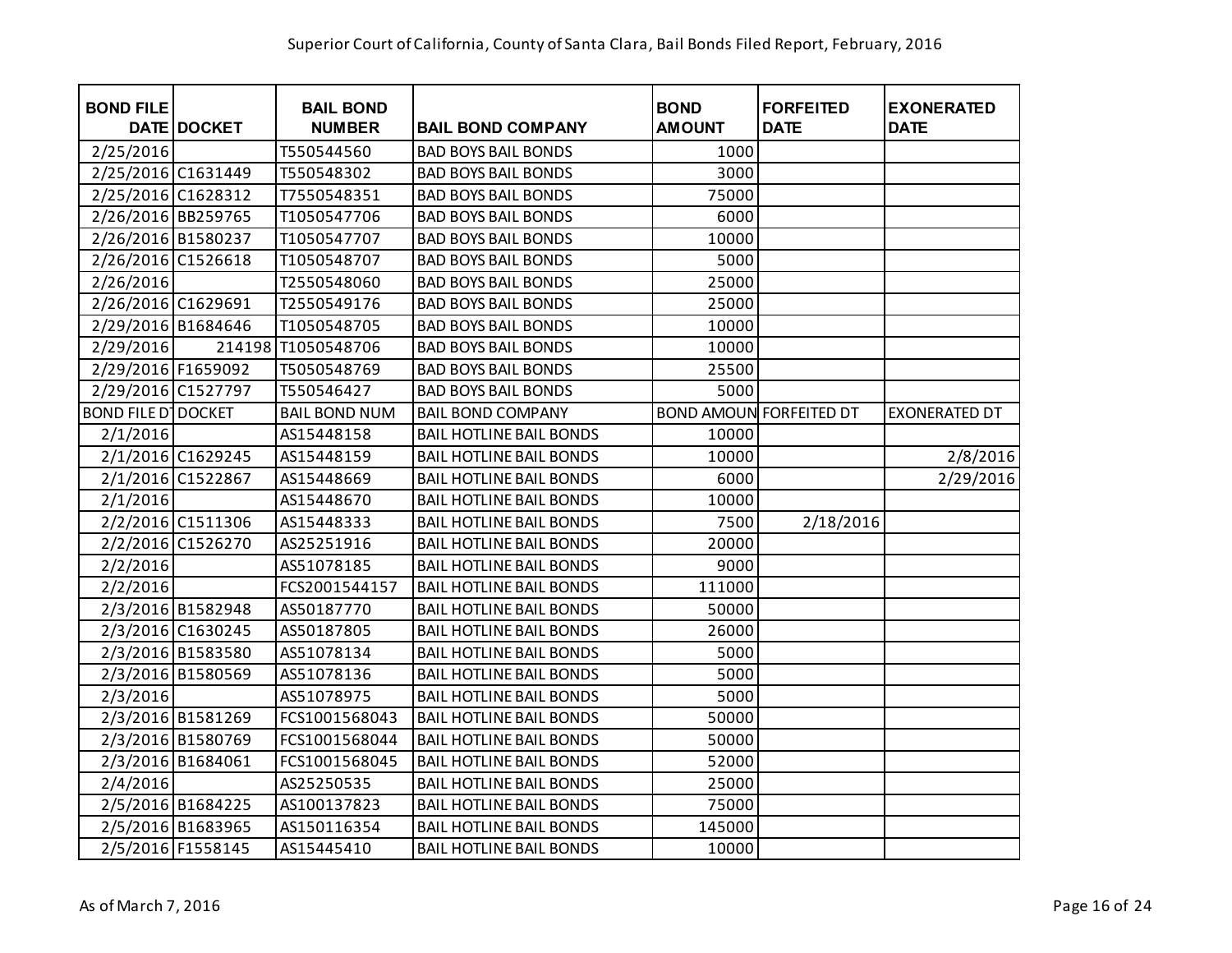| <b>BOND FILE</b>   | <b>DATE DOCKET</b> | <b>BAIL BOND</b><br><b>NUMBER</b> | <b>BAIL BOND COMPANY</b>       | <b>BOND</b><br><b>AMOUNT</b> | <b>FORFEITED</b><br><b>DATE</b> | <b>EXONERATED</b><br><b>DATE</b> |
|--------------------|--------------------|-----------------------------------|--------------------------------|------------------------------|---------------------------------|----------------------------------|
|                    | 2/5/2016 C1496758  | AS25251410                        | <b>BAIL HOTLINE BAIL BONDS</b> | 25000                        |                                 |                                  |
|                    | 2/5/2016 B1684652  | AS25251917                        | <b>BAIL HOTLINE BAIL BONDS</b> | 25000                        |                                 |                                  |
|                    | 2/5/2016 B1583321  | AS50187772                        | <b>BAIL HOTLINE BAIL BONDS</b> | 20000                        |                                 |                                  |
| 2/5/2016           |                    | AS50187806                        | <b>BAIL HOTLINE BAIL BONDS</b> | 20000                        |                                 |                                  |
|                    | 2/8/2016 B1577149  | AS15448663                        | <b>BAIL HOTLINE BAIL BONDS</b> | 10000                        |                                 | 2/8/2016                         |
|                    | 2/8/2016 CC808106  | AS25247241                        | <b>BAIL HOTLINE BAIL BONDS</b> | 20000                        |                                 | 2/29/2016                        |
|                    | 2/8/2016 C1519159  | AS51064582                        | <b>BAIL HOTLINE BAIL BONDS</b> | 5000                         |                                 |                                  |
|                    | 2/8/2016 C1525258  | FCS1001568047                     | <b>BAIL HOTLINE BAIL BONDS</b> | 75000                        |                                 |                                  |
|                    | 2/9/2016 C1524831  | AS100137547                       | <b>BAIL HOTLINE BAIL BONDS</b> | 55000                        |                                 |                                  |
| 2/9/2016           |                    | AS100137548                       | <b>BAIL HOTLINE BAIL BONDS</b> | 75000                        |                                 |                                  |
|                    | 2/9/2016 C1629818  | AS150116355                       | <b>BAIL HOTLINE BAIL BONDS</b> | 125000                       |                                 |                                  |
| 2/9/2016           |                    | AS15448666                        | <b>BAIL HOTLINE BAIL BONDS</b> | 10000                        |                                 |                                  |
| 2/9/2016           |                    | AS15450240                        | <b>BAIL HOTLINE BAIL BONDS</b> | 15000                        |                                 |                                  |
| 2/9/2016           |                    | AS25252020                        | <b>BAIL HOTLINE BAIL BONDS</b> | 20000                        |                                 |                                  |
| 2/9/2016           |                    | AS25252022                        | <b>BAIL HOTLINE BAIL BONDS</b> | 25000                        |                                 |                                  |
| 2/9/2016           | 215141             | AS50015783                        | <b>BAIL HOTLINE BAIL BONDS</b> | 300000                       |                                 |                                  |
|                    | 2/9/2016 C1519877  | AS50187808                        | <b>BAIL HOTLINE BAIL BONDS</b> | 50000                        |                                 |                                  |
|                    | 2/9/2016 C1493765  | AS51066645                        | <b>BAIL HOTLINE BAIL BONDS</b> | 5000                         |                                 |                                  |
|                    | 2/9/2016 C1527810  | AS51066646                        | <b>BAIL HOTLINE BAIL BONDS</b> | 5000                         |                                 |                                  |
| 2/9/2016           |                    | AS51078132                        | <b>BAIL HOTLINE BAIL BONDS</b> | 5000                         |                                 |                                  |
|                    | 2/9/2016 C1513093  | AS51079336                        | <b>BAIL HOTLINE BAIL BONDS</b> | 2000                         |                                 |                                  |
| 2/10/2016          |                    | AS25252027                        | <b>BAIL HOTLINE BAIL BONDS</b> | 25000                        |                                 |                                  |
| 2/10/2016 B1578901 |                    | AS51079163                        | <b>BAIL HOTLINE BAIL BONDS</b> | 5000                         |                                 |                                  |
| 2/11/2016          |                    | AS25252023                        | <b>BAIL HOTLINE BAIL BONDS</b> | 25000                        |                                 |                                  |
| 2/11/2016 C1519908 |                    | AS50187811                        | <b>BAIL HOTLINE BAIL BONDS</b> | 30000                        |                                 |                                  |
| 2/11/2016 C1521690 |                    | AS50187812                        | <b>BAIL HOTLINE BAIL BONDS</b> | 35000                        |                                 |                                  |
| 2/16/2016 C1518508 |                    | AS15449965                        | <b>BAIL HOTLINE BAIL BONDS</b> | 10000                        |                                 |                                  |
| 2/16/2016 C1629019 |                    | AS25252025                        | <b>BAIL HOTLINE BAIL BONDS</b> | 10000                        |                                 |                                  |
| 2/16/2016          |                    | AS50-188326                       | <b>BAIL HOTLINE BAIL BONDS</b> | 35000                        |                                 |                                  |
| 2/16/2016 C1526797 |                    | AS51079338                        | <b>BAIL HOTLINE BAIL BONDS</b> | 5000                         |                                 |                                  |
| 2/17/2016          |                    | AS100137894                       | <b>BAIL HOTLINE BAIL BONDS</b> | 86000                        |                                 |                                  |
| 2/17/2016 F1553944 |                    | AS25252024                        | <b>BAIL HOTLINE BAIL BONDS</b> | 20000                        |                                 |                                  |
| 2/17/2016 C1353192 |                    | AS51065634                        | <b>BAIL HOTLINE BAIL BONDS</b> | 5000                         |                                 |                                  |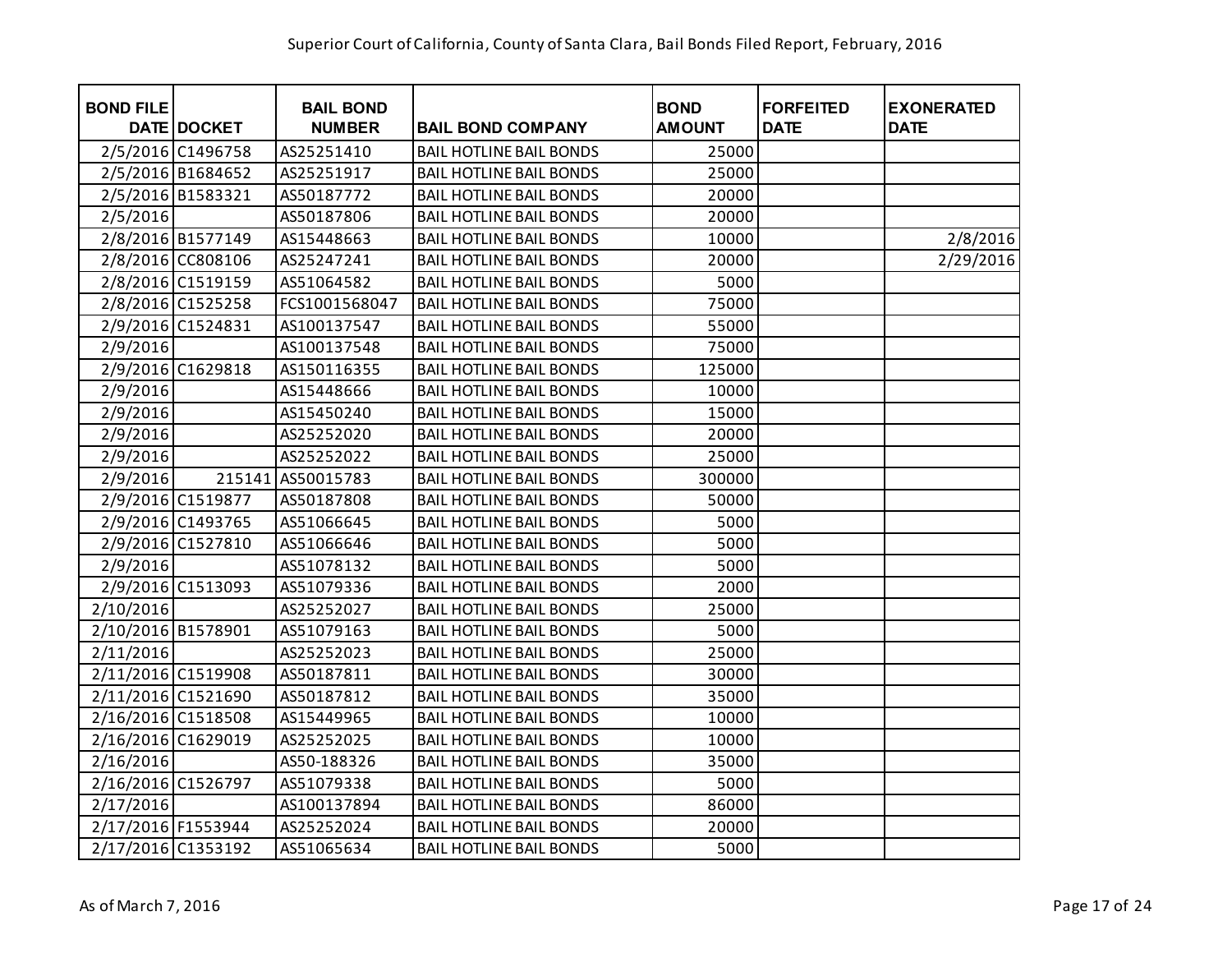| <b>BOND FILE</b>   | DATE DOCKET | <b>BAIL BOND</b><br><b>NUMBER</b> | <b>BAIL BOND COMPANY</b>       | <b>BOND</b><br><b>AMOUNT</b> | <b>FORFEITED</b><br><b>DATE</b> | <b>EXONERATED</b><br><b>DATE</b> |
|--------------------|-------------|-----------------------------------|--------------------------------|------------------------------|---------------------------------|----------------------------------|
| 2/17/2016 F1658886 |             | AS51079339                        | <b>BAIL HOTLINE BAIL BONDS</b> | 2000                         |                                 |                                  |
| 2/17/2016 C1628723 |             | FCS2501570970                     | <b>BAIL HOTLINE BAIL BONDS</b> | 225000                       |                                 |                                  |
| 2/17/2016 C1472569 |             | SV50187757                        | <b>BAIL HOTLINE BAIL BONDS</b> | 20000                        |                                 |                                  |
| 2/19/2016 B1582631 |             | AS100137895                       | <b>BAIL HOTLINE BAIL BONDS</b> | 75000                        |                                 |                                  |
| 2/19/2016 B1683850 |             | AS150116368                       | <b>BAIL HOTLINE BAIL BONDS</b> | 105000                       |                                 |                                  |
| 2/19/2016 B1684367 |             | AS15449964                        | <b>BAIL HOTLINE BAIL BONDS</b> | 10000                        | 2/25/2016                       |                                  |
| 2/19/2016          |             | AS25252028                        | <b>BAIL HOTLINE BAIL BONDS</b> | 25000                        |                                 |                                  |
| 2/19/2016 C1513250 |             | AS51079337                        | <b>BAIL HOTLINE BAIL BONDS</b> | 5000                         | 2/25/2016                       |                                  |
| 2/22/2016 B1365270 |             | AS15448947                        | <b>BAIL HOTLINE BAIL BONDS</b> | 12000                        |                                 |                                  |
| 2/22/2016          |             | AS15449966                        | <b>BAIL HOTLINE BAIL BONDS</b> | 10000                        |                                 |                                  |
| 2/22/2016          |             | AS25250536                        | <b>BAIL HOTLINE BAIL BONDS</b> | 16000                        |                                 |                                  |
| 2/22/2016 C1631110 |             | AS25252067                        | <b>BAIL HOTLINE BAIL BONDS</b> | 20000                        |                                 |                                  |
| 2/22/2016          |             | AS25252069                        | <b>BAIL HOTLINE BAIL BONDS</b> | 20000                        |                                 |                                  |
| 2/22/2016 C1629835 |             | AS51079341                        | <b>BAIL HOTLINE BAIL BONDS</b> | 2500                         |                                 |                                  |
| 2/22/2016 C1631103 |             | AS51079343                        | <b>BAIL HOTLINE BAIL BONDS</b> | 5000                         |                                 |                                  |
| 2/22/2016 C1491444 |             | FCS1001568046                     | <b>BAIL HOTLINE BAIL BONDS</b> | 75000                        |                                 |                                  |
| 2/23/2016 B1683765 |             | AS100137893                       | <b>BAIL HOTLINE BAIL BONDS</b> | 75000                        |                                 |                                  |
| 2/23/2016 F1557259 |             | AS25252066                        | <b>BAIL HOTLINE BAIL BONDS</b> | 20000                        |                                 |                                  |
| 2/23/2016 F1659110 |             | AS25252068                        | <b>BAIL HOTLINE BAIL BONDS</b> | 25000                        |                                 |                                  |
| 2/23/2016 B1683789 |             | AS50187809                        | <b>BAIL HOTLINE BAIL BONDS</b> | 50000                        |                                 |                                  |
| 2/23/2016 C1628783 |             | AS50187810                        | <b>BAIL HOTLINE BAIL BONDS</b> | 35000                        |                                 |                                  |
| 2/23/2016          |             | AS50187813                        | <b>BAIL HOTLINE BAIL BONDS</b> | 25000                        |                                 |                                  |
| 2/23/2016 F1558061 |             | AS51079340                        | <b>BAIL HOTLINE BAIL BONDS</b> | 5000                         |                                 |                                  |
| 2/23/2016 C1630477 |             | AS51079345                        | <b>BAIL HOTLINE BAIL BONDS</b> | 5000                         |                                 |                                  |
| 2/24/2016 C1524091 |             | AS100138011                       | <b>BAIL HOTLINE BAIL BONDS</b> | 60000                        |                                 |                                  |
| 2/24/2016 C1526739 |             | AS15449969                        | <b>BAIL HOTLINE BAIL BONDS</b> | 5000                         |                                 |                                  |
| 2/24/2016          |             | AS50188331                        | <b>BAIL HOTLINE BAIL BONDS</b> | 35000                        |                                 |                                  |
| 2/25/2016 C1508614 |             | AS15448672                        | <b>BAIL HOTLINE BAIL BONDS</b> | 15000                        |                                 |                                  |
| 2/25/2016 B1581535 |             | AS15449967                        | <b>BAIL HOTLINE BAIL BONDS</b> | 10000                        |                                 |                                  |
| 2/25/2016          |             | AS25252026                        | <b>BAIL HOTLINE BAIL BONDS</b> | 15000                        |                                 |                                  |
| 2/25/2016 B1684607 |             | AS50188328                        | <b>BAIL HOTLINE BAIL BONDS</b> | 26000                        |                                 |                                  |
| 2/25/2016 C1525581 |             | AS50188330                        | <b>BAIL HOTLINE BAIL BONDS</b> | 40000                        |                                 |                                  |
| 2/25/2016          |             | AS50188332                        | <b>BAIL HOTLINE BAIL BONDS</b> | 50000                        |                                 |                                  |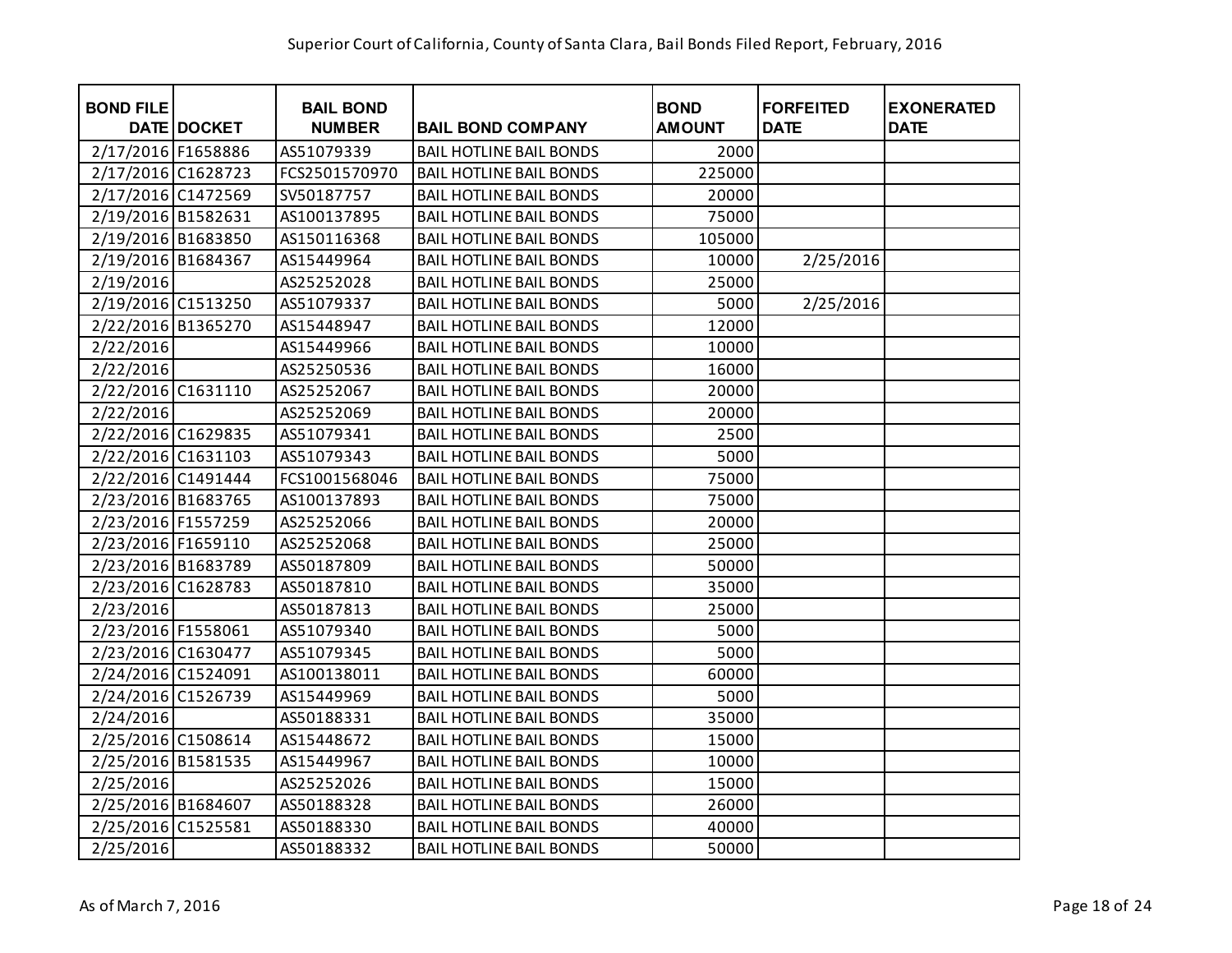| <b>BOND FILE</b>   | <b>DATE DOCKET</b> | <b>BAIL BOND</b><br><b>NUMBER</b> | <b>BAIL BOND COMPANY</b>         | <b>BOND</b><br><b>AMOUNT</b> | <b>FORFEITED</b><br><b>DATE</b> | <b>EXONERATED</b><br><b>DATE</b> |
|--------------------|--------------------|-----------------------------------|----------------------------------|------------------------------|---------------------------------|----------------------------------|
| 2/25/2016 C1628890 |                    | FCS501576343                      | <b>BAIL HOTLINE BAIL BONDS</b>   | 40000                        |                                 |                                  |
| 2/26/2016          |                    | AS100137891                       | <b>BAIL HOTLINE BAIL BONDS</b>   | 71000                        |                                 |                                  |
| 2/26/2016 C1522141 |                    | AS15450001                        | <b>BAIL HOTLINE BAIL BONDS</b>   | 5000                         |                                 |                                  |
| 2/26/2016 C1630195 |                    | AS25252070                        | <b>BAIL HOTLINE BAIL BONDS</b>   | 5000                         |                                 |                                  |
| 2/26/2016 C1522750 |                    | AS50188334                        | <b>BAIL HOTLINE BAIL BONDS</b>   | 50000                        |                                 |                                  |
| 2/29/2016          |                    | AS15449970                        | <b>BAIL HOTLINE BAIL BONDS</b>   | 12000                        |                                 |                                  |
| 2/29/2016 F1557404 |                    | AS15449971                        | <b>BAIL HOTLINE BAIL BONDS</b>   | 10000                        |                                 |                                  |
| 2/29/2016          |                    | AS25252071                        | <b>BAIL HOTLINE BAIL BONDS</b>   | 25000                        |                                 |                                  |
| 2/29/2016          |                    | AS25252072                        | <b>BAIL HOTLINE BAIL BONDS</b>   | 25000                        |                                 |                                  |
| 2/29/2016          |                    | FCS251555009                      | <b>BAIL HOTLINE BAIL BONDS</b>   | 25000                        |                                 |                                  |
| 2/5/2016           |                    | 5113187878                        | <b>BODYGUARD BAIL BONDS</b>      | 10000                        |                                 |                                  |
| 2/16/2016          |                    | 511318786-5                       | <b>BODYGUARD BAIL BONDS</b>      | 1000                         |                                 |                                  |
| 2/24/2016 C1504333 |                    | 5113187881                        | <b>BODYGUARD BAIL BONDS</b>      | 10000                        |                                 |                                  |
| 2/19/2016 B1579481 |                    | AS117153                          | <b>BUSTIN LOOSE BAIL BONDS</b>   | 150000                       | 2/24/2016                       |                                  |
| 2/2/2016           |                    | 2016CC002277                      | <b>DISCREET BAIL BONDS</b>       | 20000                        |                                 |                                  |
| 2/10/2016          |                    | 2016CC002276                      | <b>DISCREET BAIL BONDS</b>       | 25000                        |                                 |                                  |
| 2/17/2016          |                    | 2016CC002280                      | <b>DISCREET BAIL BONDS</b>       | 25000                        |                                 |                                  |
| 2/18/2016 C1629925 |                    | 2016EE001131                      | <b>DISCREET BAIL BONDS</b>       | 100000                       |                                 |                                  |
| 2/19/2016 B1583344 |                    | 2016GG000081                      | <b>DISCREET BAIL BONDS</b>       | 500000                       |                                 |                                  |
| 2/22/2016 C1628926 |                    | 2016AA016624                      | <b>DISCREET BAIL BONDS</b>       | 5000                         |                                 |                                  |
| 2/25/2016          |                    | 2016CC009367                      | <b>DISCREET BAIL BONDS</b>       | 10000                        |                                 |                                  |
| 2/25/2016 C1628953 |                    | 2016DD002060                      | <b>DISCREET BAIL BONDS</b>       | 50000                        |                                 |                                  |
| 2/16/2016 C1630026 |                    | AUL2099342                        | <b>DRAGON BAIL BONDS</b>         | 165000                       |                                 |                                  |
| 2/25/2016          |                    | AUL2099340                        | <b>DRAGON BAIL BONDS</b>         | 75000                        |                                 |                                  |
| 2/1/2016           |                    | 2016DD002061                      | ED MUMBERT BAIL BONDS            | 17000                        |                                 |                                  |
|                    | 2/5/2016 C1498513  | 2016AA016632                      | ED MUMBERT BAIL BONDS            | 5000                         |                                 |                                  |
|                    | 2/9/2016 C1493901  | 2016BB003593                      | ED MUMBERT BAIL BONDS            | 10000                        |                                 |                                  |
| 2/23/2016          |                    | 2016CC002290                      | ED MUMBERT BAIL BONDS            | 25000                        |                                 |                                  |
|                    | 2/5/2016 F1556937  | 5802776291                        | <b>EIGHT BALL BAIL BONDS</b>     | 5000                         |                                 |                                  |
| 2/10/2016 F1348001 |                    |                                   | 5113190946 EIGHT BALL BAIL BONDS | 7000                         |                                 | 3/4/2016                         |
| 2/17/2016 F1558179 |                    |                                   | 5113190933 EIGHT BALL BAIL BONDS | 5000                         |                                 |                                  |
| 2/29/2016 C1628712 |                    |                                   | 5105564630 EIGHT BALL BAIL BONDS | 60000                        | 3/2/2016                        |                                  |
| 2/5/2016           |                    | 2016CC002359                      | <b>ESPINOZA BAIL BONDS</b>       | 21000                        |                                 |                                  |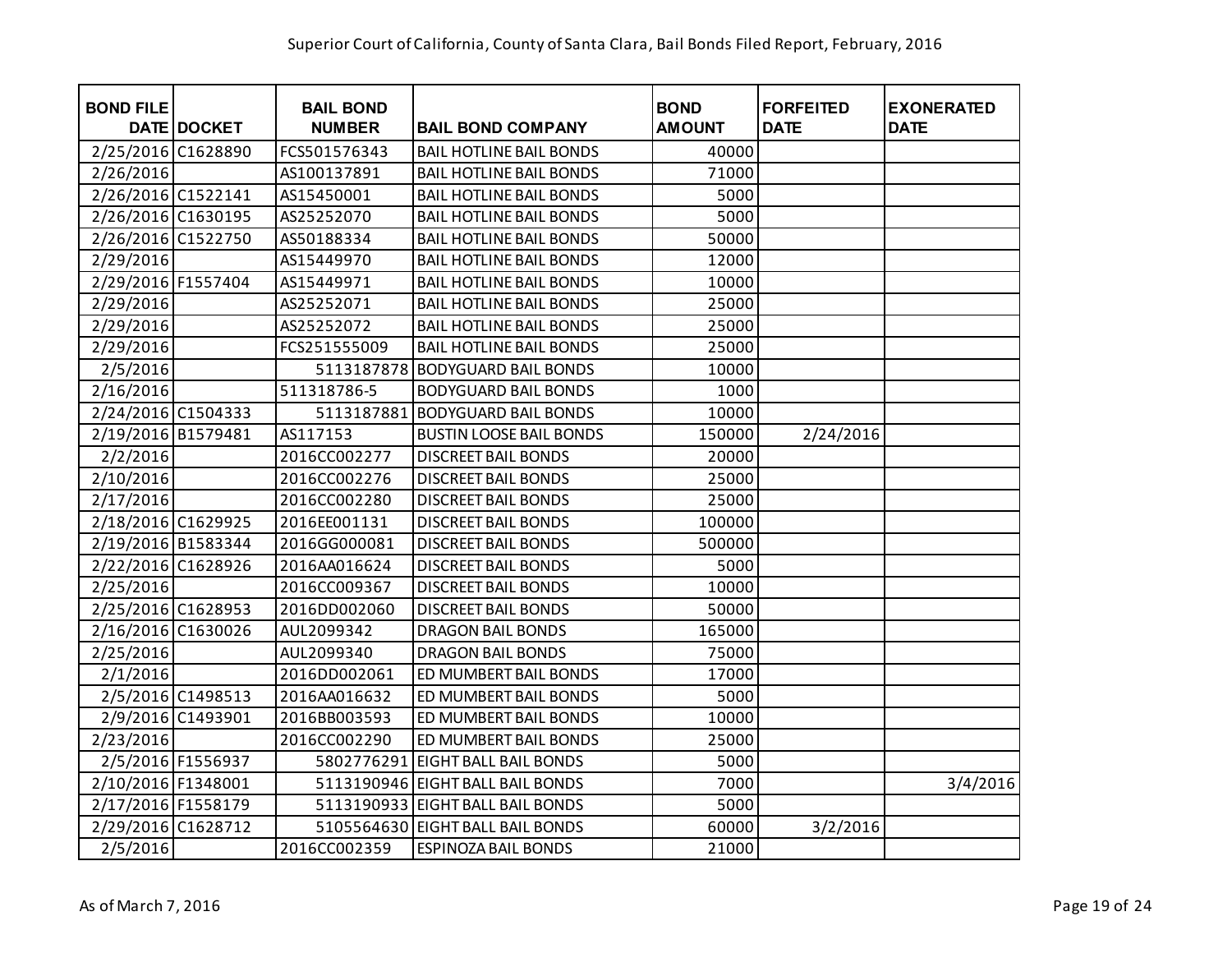| <b>BOND FILE</b>   | <b>DATE DOCKET</b> | <b>BAIL BOND</b><br><b>NUMBER</b> | <b>BAIL BOND COMPANY</b>         | <b>BOND</b><br><b>AMOUNT</b> | <b>FORFEITED</b><br><b>DATE</b> | <b>EXONERATED</b><br><b>DATE</b> |
|--------------------|--------------------|-----------------------------------|----------------------------------|------------------------------|---------------------------------|----------------------------------|
| 2/19/2016 C1629528 |                    | 2016AA016720                      | <b>ESPINOZA BAIL BONDS</b>       | 5000                         |                                 |                                  |
| 2/10/2016 F1452415 |                    | AS15438873                        | <b>GABRIEL IBARRA BAIL BONDS</b> | 10000                        |                                 |                                  |
|                    | 2/1/2016 C1527658  | T5050532028                       | <b>GOLDEN STATE BAIL BONDS</b>   | 20000                        |                                 |                                  |
| 2/1/2016           |                    | T550530320                        | <b>GOLDEN STATE BAIL BONDS</b>   | 5000                         |                                 |                                  |
|                    | 2/2/2016 C1523597  | T15050527628                      | <b>GOLDEN STATE BAIL BONDS</b>   | 60000                        |                                 |                                  |
|                    | 2/8/2016 C1527517  | T2550541667                       | <b>GOLDEN STATE BAIL BONDS</b>   | 5000                         |                                 |                                  |
|                    | 2/9/2016 C1524970  | T10050541672                      | <b>GOLDEN STATE BAIL BONDS</b>   | 75000                        |                                 |                                  |
|                    | 2/9/2016 C1629770  | T10050541673                      | <b>GOLDEN STATE BAIL BONDS</b>   | 70000                        |                                 |                                  |
|                    | 2/9/2016 C1501700  | T2550544507                       | <b>GOLDEN STATE BAIL BONDS</b>   | 20000                        |                                 |                                  |
| 2/16/2016          |                    | T25-50544506                      | <b>GOLDEN STATE BAIL BONDS</b>   | 25000                        |                                 |                                  |
| 2/17/2016          |                    | 214944 T10050541674               | <b>GOLDEN STATE BAIL BONDS</b>   | 100000                       |                                 |                                  |
| 2/17/2016 C1525554 |                    | T5050532029                       | <b>GOLDEN STATE BAIL BONDS</b>   | 30000                        |                                 |                                  |
| 2/22/2016 C1526671 |                    | T5050532030                       | <b>GOLDEN STATE BAIL BONDS</b>   | 50000                        |                                 |                                  |
| 2/23/2016 C1514246 |                    | T1550527618                       | <b>GOLDEN STATE BAIL BONDS</b>   | 15000                        |                                 |                                  |
| 2/23/2016 C1502859 |                    | T5050536859                       | <b>GOLDEN STATE BAIL BONDS</b>   | 30000                        |                                 |                                  |
| 2/25/2016 C1473407 |                    | T2550542247                       | <b>GOLDEN STATE BAIL BONDS</b>   | 15000                        |                                 |                                  |
| 2/25/2016 B1582345 |                    | T2550544509                       | <b>GOLDEN STATE BAIL BONDS</b>   | 10000                        |                                 |                                  |
| 2/25/2016 C1518480 |                    | T255544510                        | <b>GOLDEN STATE BAIL BONDS</b>   | 25000                        |                                 |                                  |
| 2/25/2016 C1629033 |                    | T550532024                        | <b>GOLDEN STATE BAIL BONDS</b>   | 5000                         |                                 |                                  |
| 2/29/2016          |                    | T5050536860                       | <b>GOLDEN STATE BAIL BONDS</b>   | 25000                        |                                 |                                  |
| 2/29/2016          |                    | T5050536861                       | <b>GOLDEN STATE BAIL BONDS</b>   | 30000                        |                                 |                                  |
| 2/1/2016           |                    |                                   | 5113190735 JAG BAIL BONDS, INC   | 10000                        |                                 |                                  |
| 2/17/2016 F1658861 |                    |                                   | 5250035117 JAG BAIL BONDS, INC   | 250000                       |                                 |                                  |
| 2/29/2016 C1517761 |                    | U102056688                        | <b>JAMES HUGHES BAIL BONDS</b>   | 10000                        |                                 |                                  |
| 2/17/2016 F1556489 |                    | U1020571939                       | JOSE A GONZALEZ BAIL BONDS, IN   | 10000                        |                                 |                                  |
| 2/29/2016 F1658668 |                    | U1020574634                       | JOSE A GONZALEZ BAIL BONDS, IN   | 10000                        |                                 |                                  |
|                    | 2/1/2016 C1629579  | S1102399117                       | <b>LATINO BAIL BONDS</b>         | 10000                        |                                 | 2/1/2016                         |
| 2/1/2016           |                    | S2602405523                       | <b>LATINO BAIL BONDS</b>         | 25000                        |                                 |                                  |
|                    | 2/5/2016 C1630014  | S2602434026                       | <b>LATINO BAIL BONDS</b>         | 15000                        |                                 |                                  |
|                    | 2/8/2016 C1525292  | S2602405524                       | <b>LATINO BAIL BONDS</b>         | 15000                        |                                 |                                  |
| 2/10/2016 B1683985 |                    | S1102399118                       | <b>LATINO BAIL BONDS</b>         | 10000                        |                                 |                                  |
| 2/16/2016          |                    | S250-02206716                     | <b>LATINO BAIL BONDS</b>         | 41000                        |                                 |                                  |
| 2/16/2016 C1114888 |                    | S2602434027                       | <b>LATINO BAIL BONDS</b>         | 25000                        |                                 |                                  |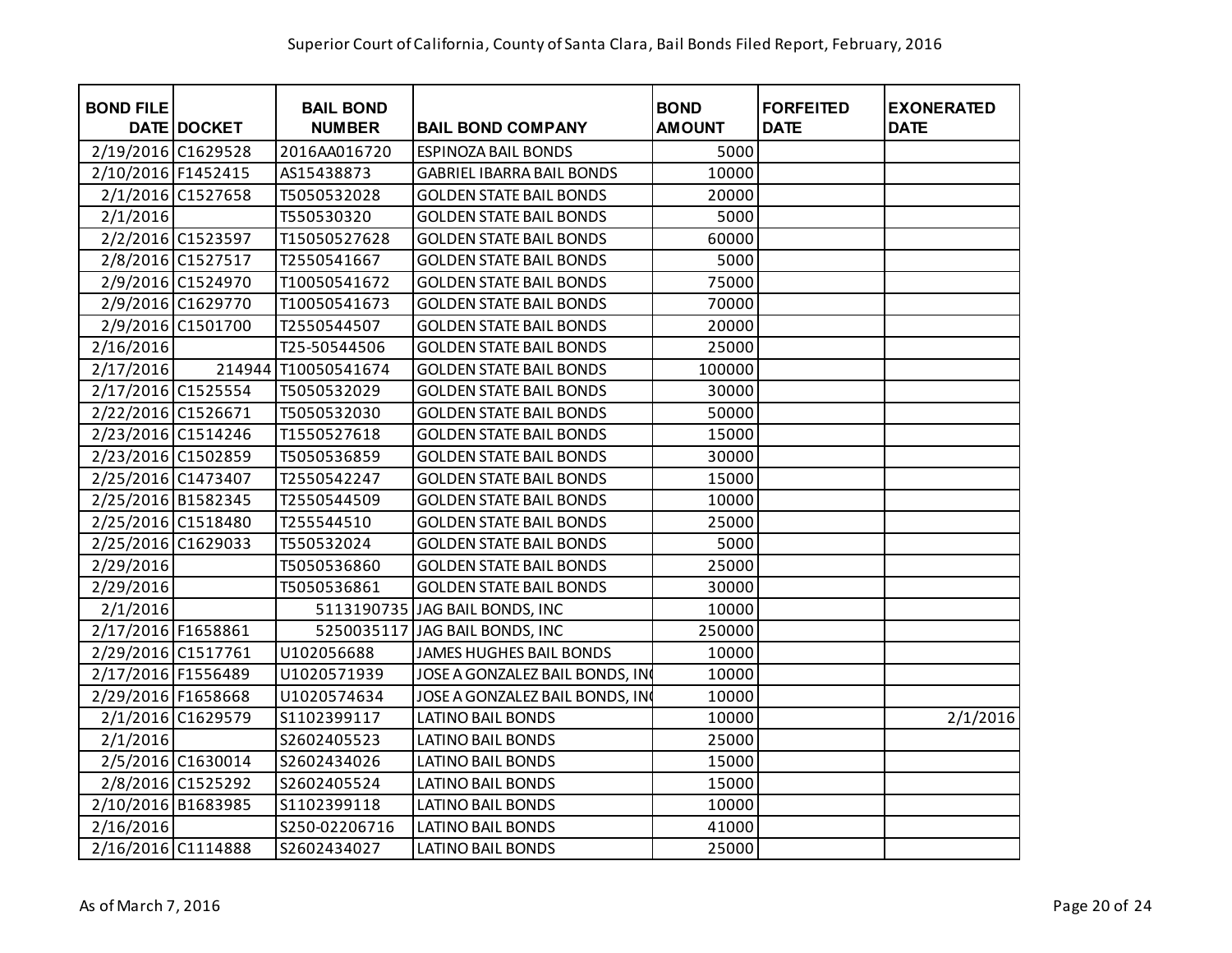| <b>BOND FILE</b>   | <b>DATE DOCKET</b> | <b>BAIL BOND</b><br><b>NUMBER</b> | <b>BAIL BOND COMPANY</b> | <b>BOND</b><br><b>AMOUNT</b> | <b>FORFEITED</b><br><b>DATE</b> | <b>EXONERATED</b><br><b>DATE</b> |
|--------------------|--------------------|-----------------------------------|--------------------------|------------------------------|---------------------------------|----------------------------------|
| 2/22/2016 C1520637 |                    | S5102496765                       | <b>LATINO BAIL BONDS</b> | 30000                        |                                 |                                  |
|                    | 2/1/2016 C1518762  |                                   | 5113102640 LE BAIL BONDS | 10000                        |                                 |                                  |
|                    | 2/1/2016 C1524554  |                                   | 5113131433 LE BAIL BONDS | 10000                        |                                 |                                  |
|                    | 2/1/2016 C1515053  |                                   | 5113161575 LE BAIL BONDS | 5000                         |                                 |                                  |
| 2/1/2016           |                    |                                   | 5272564365 LE BAIL BONDS | 15000                        |                                 |                                  |
| 2/2/2016           |                    |                                   | 5272564477 LE BAIL BONDS | 20000                        |                                 |                                  |
|                    | 2/3/2016 B1683682  |                                   | 510556368 LE BAIL BONDS  | 90000                        |                                 |                                  |
|                    | 2/3/2016 B1581601  |                                   | 5113130816 LE BAIL BONDS | 10000                        | 2/25/2016                       |                                  |
|                    | 2/3/2016 B1581745  |                                   | 5113161562 LE BAIL BONDS | 5000                         |                                 |                                  |
|                    | 2/3/2016 C1629923  |                                   | 5200143804 LE BAIL BONDS | 500000                       |                                 |                                  |
| 2/4/2016           |                    |                                   | 5272564480 LE BAIL BONDS | 20000                        |                                 |                                  |
|                    | 2/5/2016 F1658702  |                                   | 5272564435 LE BAIL BONDS | 25000                        |                                 |                                  |
| 2/5/2016           |                    |                                   | 5551480034 LE BAIL BONDS | 25000                        |                                 |                                  |
|                    | 2/8/2016 C1526749  |                                   | 5105567318 LE BAIL BONDS | 75000                        |                                 |                                  |
|                    | 2/8/2016 C1526008  |                                   | 5272564378 LE BAIL BONDS | 15000                        |                                 |                                  |
|                    | 2/9/2016 C1630265  |                                   | 5272564518 LE BAIL BONDS | 15000                        |                                 |                                  |
| 2/9/2016           |                    |                                   | 5272578018 LE BAIL BONDS | 25000                        |                                 |                                  |
| 2/9/2016           |                    |                                   | 5551505285 LE BAIL BONDS | 40000                        |                                 |                                  |
| 2/10/2016          |                    |                                   | 5200143817 LE BAIL BONDS | 114000                       |                                 |                                  |
| 2/16/2016 C1518433 |                    |                                   | 5105563675 LE BAIL BONDS | 100000                       |                                 |                                  |
| 2/16/2016 C1516508 |                    |                                   | 5113161603 LE BAIL BONDS | 10000                        |                                 |                                  |
| 2/16/2016          |                    | 527257722-2                       | LE BAIL BONDS            | 25000                        |                                 |                                  |
| 2/16/2016 C1630797 |                    | 527257799-6                       | LE BAIL BONDS            | 25000                        |                                 |                                  |
| 2/16/2016          |                    | 527257800-5                       | LE BAIL BONDS            | 25000                        |                                 |                                  |
| 2/16/2016          |                    | 555146599-4                       | LE BAIL BONDS            | 50000                        |                                 |                                  |
| 2/16/2016          |                    | 555150527-2                       | LE BAIL BONDS            | 36000                        |                                 |                                  |
| 2/18/2016 C1629534 |                    |                                   | 5105563691 LE BAIL BONDS | 100000                       |                                 |                                  |
| 2/19/2016 C1630582 |                    |                                   | 5105567376 LE BAIL BONDS | 85000                        |                                 |                                  |
| 2/19/2016          |                    |                                   | 5272577235 LE BAIL BONDS | 25000                        |                                 |                                  |
| 2/22/2016 C1527256 |                    |                                   | 5272564406 LE BAIL BONDS | 25000                        |                                 |                                  |
| 2/22/2016          |                    |                                   | 5272577248 LE BAIL BONDS | 25000                        |                                 |                                  |
| 2/22/2016          |                    |                                   | 5272578021 LE BAIL BONDS | 25000                        |                                 |                                  |
| 2/22/2016          |                    |                                   | 5272578034 LE BAIL BONDS | 25000                        |                                 |                                  |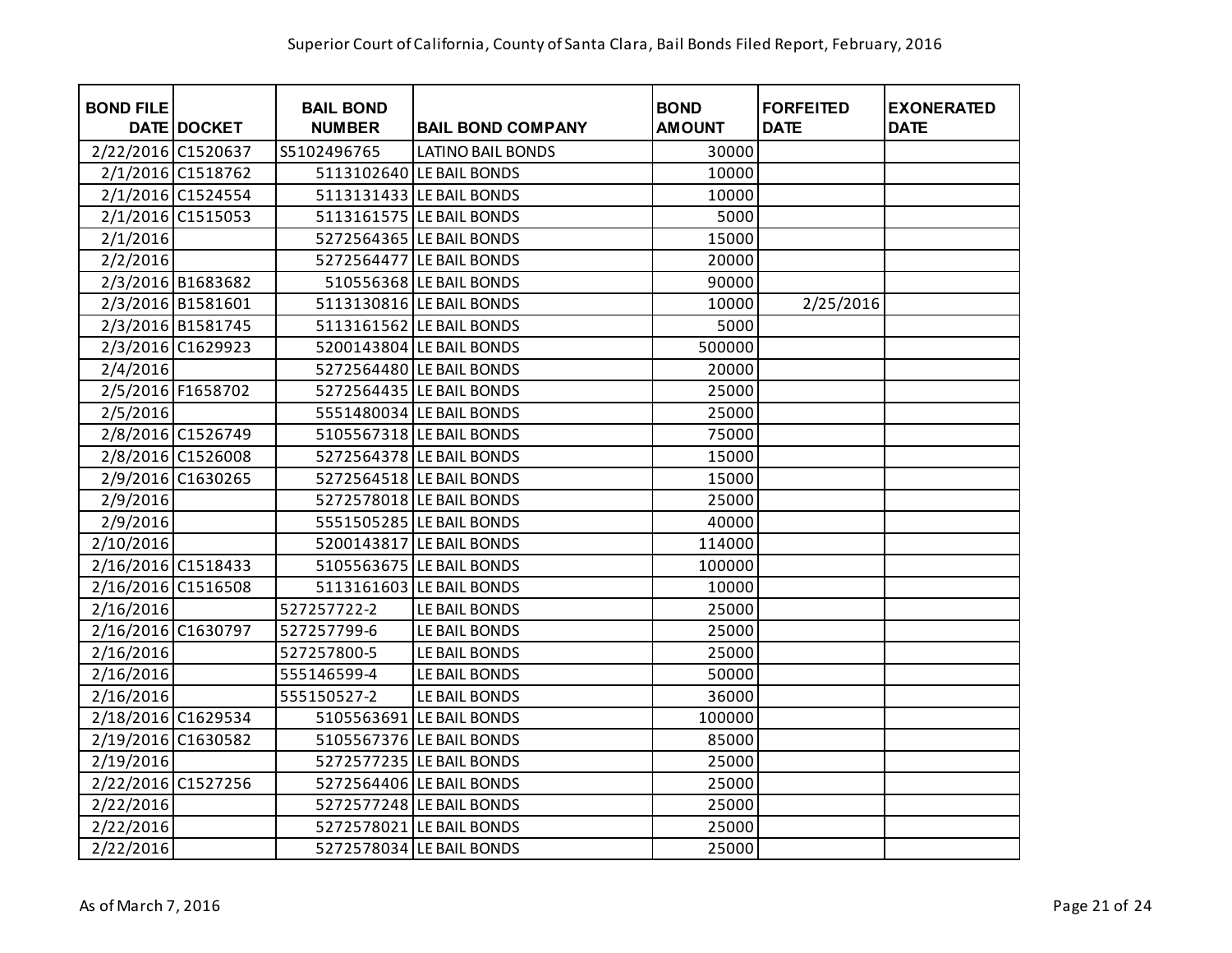| <b>BOND FILE</b>   | <b>DATE DOCKET</b> | <b>BAIL BOND</b><br><b>NUMBER</b> | <b>BAIL BOND COMPANY</b> | <b>BOND</b><br><b>AMOUNT</b> | <b>FORFEITED</b><br><b>DATE</b> | <b>EXONERATED</b><br><b>DATE</b> |
|--------------------|--------------------|-----------------------------------|--------------------------|------------------------------|---------------------------------|----------------------------------|
| 2/22/2016          |                    |                                   | 5272578191 LE BAIL BONDS | 20000                        |                                 |                                  |
| 2/23/2016 B1475683 |                    |                                   | 5105551588 LE BAIL BONDS | 100000                       |                                 |                                  |
| 2/23/2016          |                    |                                   | 5150063696 LE BAIL BONDS | 101000                       |                                 |                                  |
| 2/23/2016 F1659056 |                    |                                   | 5272577251 LE BAIL BONDS | 25000                        |                                 |                                  |
| 2/23/2016          |                    |                                   | 5272605257 LE BAIL BONDS | 15000                        |                                 |                                  |
| 2/24/2016          |                    |                                   | 5113161616 LE BAIL BONDS | 10000                        |                                 |                                  |
| 2/24/2016          |                    |                                   | 5272577277 LE BAIL BONDS | 25000                        |                                 |                                  |
| 2/25/2016          |                    |                                   | 5113174656 LE BAIL BONDS | 10000                        |                                 |                                  |
| 2/25/2016 B1370274 |                    |                                   | 5551505227 LE BAIL BONDS | 30000                        |                                 |                                  |
| 2/25/2016 C1631590 |                    |                                   | 5551505412 LE BAIL BONDS | 50000                        |                                 |                                  |
| 2/26/2016 C1523613 |                    |                                   | 5113161629 LE BAIL BONDS | 5000                         |                                 |                                  |
| 2/26/2016 C1519365 |                    |                                   | 5551505269 LE BAIL BONDS | 37000                        |                                 |                                  |
| 2/26/2016          |                    |                                   | 5551505438 LE BAIL BONDS | 36000                        |                                 |                                  |
| 2/29/2016          |                    |                                   | 551505300 LE BAIL BONDS  | 30000                        |                                 |                                  |
| 2/1/2016           |                    | AS15444685                        | <b>LUNA BAIL BONDS</b>   | 15000                        |                                 |                                  |
| 2/2/2016           |                    | AS15441771                        | <b>LUNA BAIL BONDS</b>   | 11000                        |                                 |                                  |
|                    | 2/2/2016 F1558204  | AS15446768                        | <b>LUNA BAIL BONDS</b>   | 10000                        | 3/1/2016                        |                                  |
|                    | 2/2/2016 C1527262  | AS51067591                        | <b>LUNA BAIL BONDS</b>   | 5000                         |                                 |                                  |
| 2/3/2016           |                    | AS15450575                        | <b>LUNA BAIL BONDS</b>   | 10000                        |                                 |                                  |
| 2/5/2016           |                    | AS50178035                        | <b>LUNA BAIL BONDS</b>   | 30000                        |                                 |                                  |
| 2/5/2016           |                    | AS50179500                        | <b>LUNA BAIL BONDS</b>   | 25000                        |                                 |                                  |
|                    | 2/8/2016 C1504859  | AS117086                          | <b>LUNA BAIL BONDS</b>   | 135000                       |                                 |                                  |
|                    | 2/8/2016 F1658476  | AS15441754                        | <b>LUNA BAIL BONDS</b>   | 10000                        |                                 |                                  |
|                    | 2/8/2016 C1525370  | AS51067572                        | <b>LUNA BAIL BONDS</b>   | 5000                         |                                 |                                  |
|                    | 2/8/2016 C1521471  | AS51067584                        | <b>LUNA BAIL BONDS</b>   | 5000                         |                                 |                                  |
| 2/17/2016          |                    | AS15450578                        | <b>LUNA BAIL BONDS</b>   | 6000                         |                                 |                                  |
| 2/17/2016          |                    | AS25244332                        | <b>LUNA BAIL BONDS</b>   | 25000                        |                                 |                                  |
| 2/17/2016 C1523602 |                    | AS50179507                        | <b>LUNA BAIL BONDS</b>   | 40000                        |                                 |                                  |
| 2/17/2016 F1658814 |                    | AS51067589                        | <b>LUNA BAIL BONDS</b>   | 5000                         |                                 |                                  |
| 2/22/2016 C1507498 |                    | AS15441769                        | <b>LUNA BAIL BONDS</b>   | 15000                        |                                 |                                  |
| 2/23/2016 F1658939 |                    | AS15450579                        | <b>LUNA BAIL BONDS</b>   | 10000                        | 2/24/2016                       |                                  |
| 2/24/2016 C1628925 |                    | AS25244333                        | <b>LUNA BAIL BONDS</b>   | 20000                        |                                 |                                  |
| 2/25/2016 C1631462 |                    | AS15450583                        | <b>LUNA BAIL BONDS</b>   | 7000                         |                                 |                                  |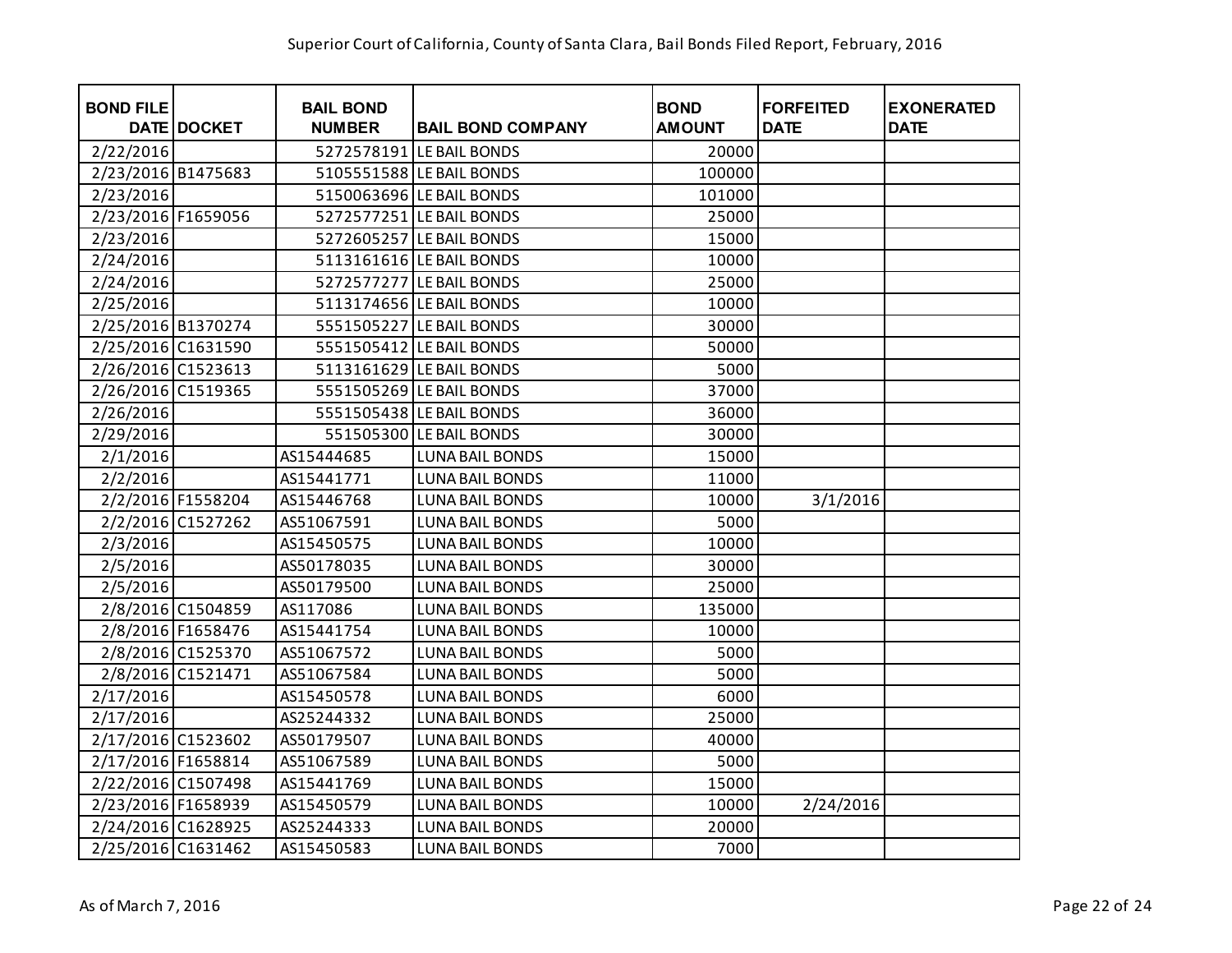| <b>BOND FILE</b>   | <b>DATE DOCKET</b> | <b>BAIL BOND</b><br><b>NUMBER</b> | <b>BAIL BOND COMPANY</b>         | <b>BOND</b><br><b>AMOUNT</b> | <b>FORFEITED</b><br><b>DATE</b> | <b>EXONERATED</b><br><b>DATE</b> |
|--------------------|--------------------|-----------------------------------|----------------------------------|------------------------------|---------------------------------|----------------------------------|
| 2/29/2016          |                    | AS15441772                        | <b>LUNA BAIL BONDS</b>           | 15000                        |                                 |                                  |
| 2/29/2016 B1473316 |                    | AS51093000                        | <b>LUNA BAIL BONDS</b>           | 5000                         |                                 |                                  |
|                    | 2/1/2016 C1502590  | 2016BB010588                      | PACIFIC COAST BAIL BONDS         | 10000                        | 2/29/2016                       |                                  |
| 2/9/2016           |                    | 2016CC007359                      | PACIFIC COAST BAIL BONDS         | 25000                        |                                 |                                  |
| 2/10/2016          |                    | 2016DD005440                      | PACIFIC COAST BAIL BONDS         | 35000                        |                                 |                                  |
| 2/19/2016 B1684447 |                    | 2016EE002919                      | PACIFIC COAST BAIL BONDS         | 100000                       |                                 |                                  |
| 2/23/2016 B1684193 |                    | 2016BB010586                      | PACIFIC COAST BAIL BONDS         | 10000                        |                                 |                                  |
| 2/23/2016          |                    | 2016EE002917                      | PACIFIC COAST BAIL BONDS         | 21000                        |                                 |                                  |
| 2/29/2016 F1555368 |                    | 2016EE002920                      | PACIFIC COAST BAIL BONDS         | 20000                        |                                 |                                  |
| 2/10/2016 C1077609 |                    | AS15K212901                       | SATE OF THE ART BAIL BONDS       | 2500                         |                                 |                                  |
| 2/10/2016 CC951560 |                    | AS15K212902                       | STATE OF THE ART BAIL BONDS      | 10000                        |                                 |                                  |
|                    | 2/2/2016 C1527520  | 2016DD001950                      | <b>TAPOUT BAIL BONDS</b>         | 50000                        |                                 |                                  |
| 2/5/2016           |                    | 2016BB003485                      | <b>TAPOUT BAIL BONDS</b>         | 10000                        |                                 |                                  |
| 2/16/2016          |                    | 2016-CC-002171                    | <b>TAPOUT BAIL BONDS</b>         | 15000                        |                                 |                                  |
| 2/16/2016          |                    | 2016-CC-002172                    | <b>TAPOUT BAIL BONDS</b>         | 15000                        |                                 |                                  |
| 2/25/2016 C1527243 |                    | 2016CC002165                      | <b>TAPOUT BAIL BONDS</b>         | 25000                        |                                 |                                  |
| 2/29/2016 F1658680 |                    | 2016BB003487                      | <b>TAPOUT BAIL BONDS</b>         | 5000                         |                                 |                                  |
| 2/17/2016          |                    | IS30K182970                       | TEDD WALLACE BAIL BONDS          | 10000                        |                                 |                                  |
| 2/9/2016           |                    | AS30K95374                        | <b>THANG VO BAIL BONDS</b>       | 25000                        |                                 |                                  |
| 2/9/2016           |                    | AS116001                          | TONY DIAZ BAIL BONDS             | 106000                       |                                 |                                  |
|                    | 2/2/2016 F1553966  | A72295177                         | <b>VU BAIL BONDS</b>             | 3500                         |                                 |                                  |
|                    | 2/2/2016 F1557364  | A72295179                         | <b>VU BAIL BONDS</b>             | 5000                         |                                 |                                  |
|                    | 2/3/2016 B1581745  | A72295180                         | <b>VU BAIL BONDS</b>             | 5000                         |                                 | 2/4/2016                         |
| 2/16/2016          |                    | A30-2147120                       | <b>VU BAIL BONDS</b>             | 20000                        |                                 |                                  |
| 2/16/2016          |                    | A30-2148288                       | <b>VU BAIL BONDS</b>             | 25000                        |                                 |                                  |
| 2/24/2016          |                    | A302148293                        | <b>VU BAIL BONDS</b>             | 25000                        |                                 |                                  |
|                    | 2/2/2016 C1522120  |                                   | 5113186318 WILLIAMSON BAIL BONDS | 10000                        |                                 |                                  |
|                    | 2/9/2016 F1557813  |                                   | 5105566184 WILLIAMSON BAIL BONDS | 80000                        |                                 |                                  |
| 2/22/2016          |                    |                                   | 5113186389 WILLIAMSON BAIL BONDS | 10000                        |                                 |                                  |
| 2/23/2016          |                    |                                   | 5272575228 WILLIAMSON BAIL BONDS | 26000                        |                                 |                                  |
| 2/24/2016          |                    |                                   | 5272575314 WILLIAMSON BAIL BONDS | 15000                        |                                 |                                  |
| 2/29/2016          |                    |                                   | 5113186392 WILLIAMSON BAIL BONDS | 10000                        |                                 |                                  |
| 2/29/2016 F1659091 |                    |                                   | 5551511028 WILLIAMSON BAIL BONDS | 40000                        |                                 |                                  |